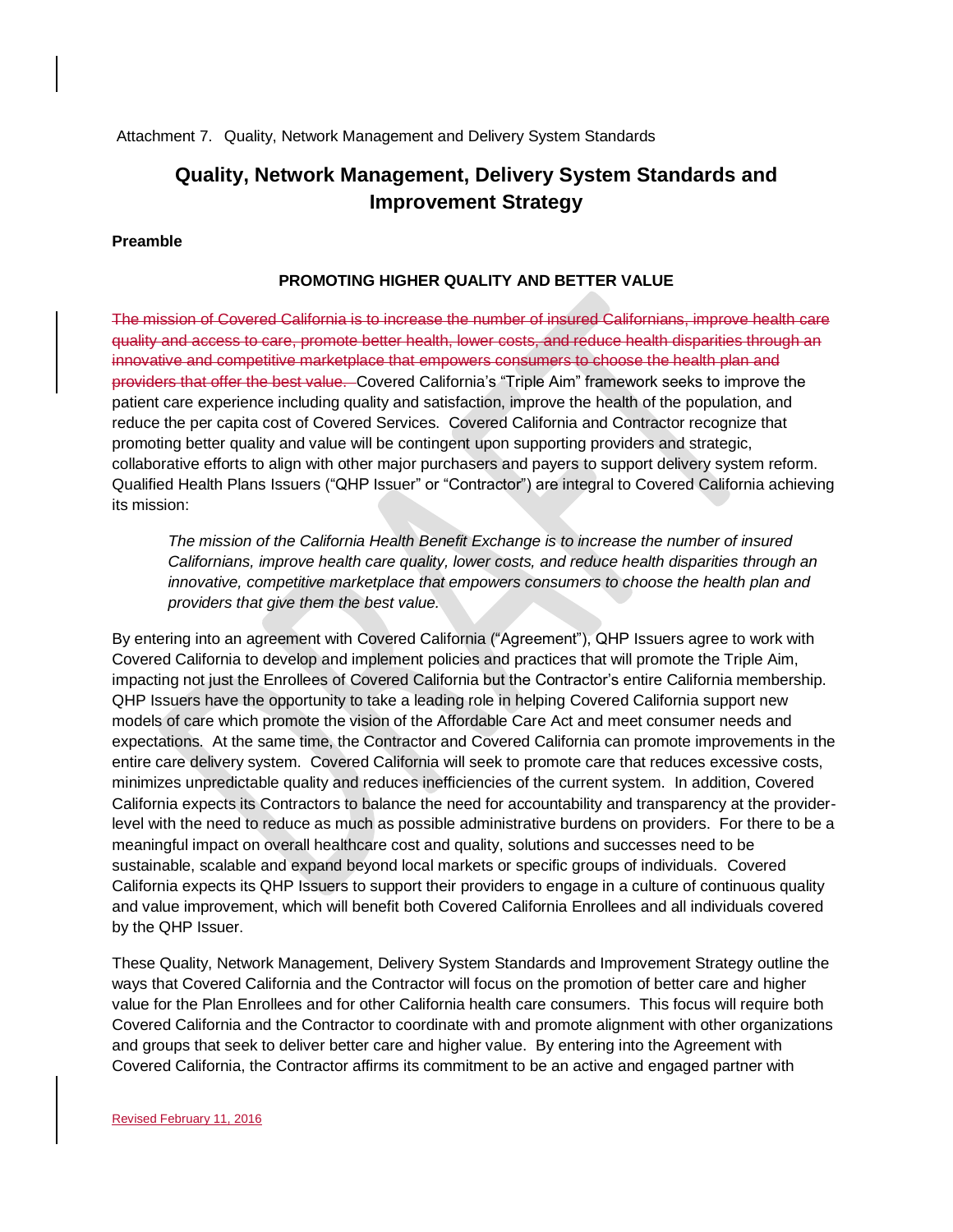Covered California and to work collaboratively to define and implement additional initiatives and programs to continuously improve quality and value.

Covered California and QHP Issuers recognize that driving the significant improvements needed to assure better quality care is delivered at lower cost will need tactics and strategies that will extend beyond the coming contract period. Success will depend on establishing targets based on current performance, national benchmarks and the best improvement science conducting rigorous evaluation of progress and adjusting goals annually based on experience.

Revised February 11, 2016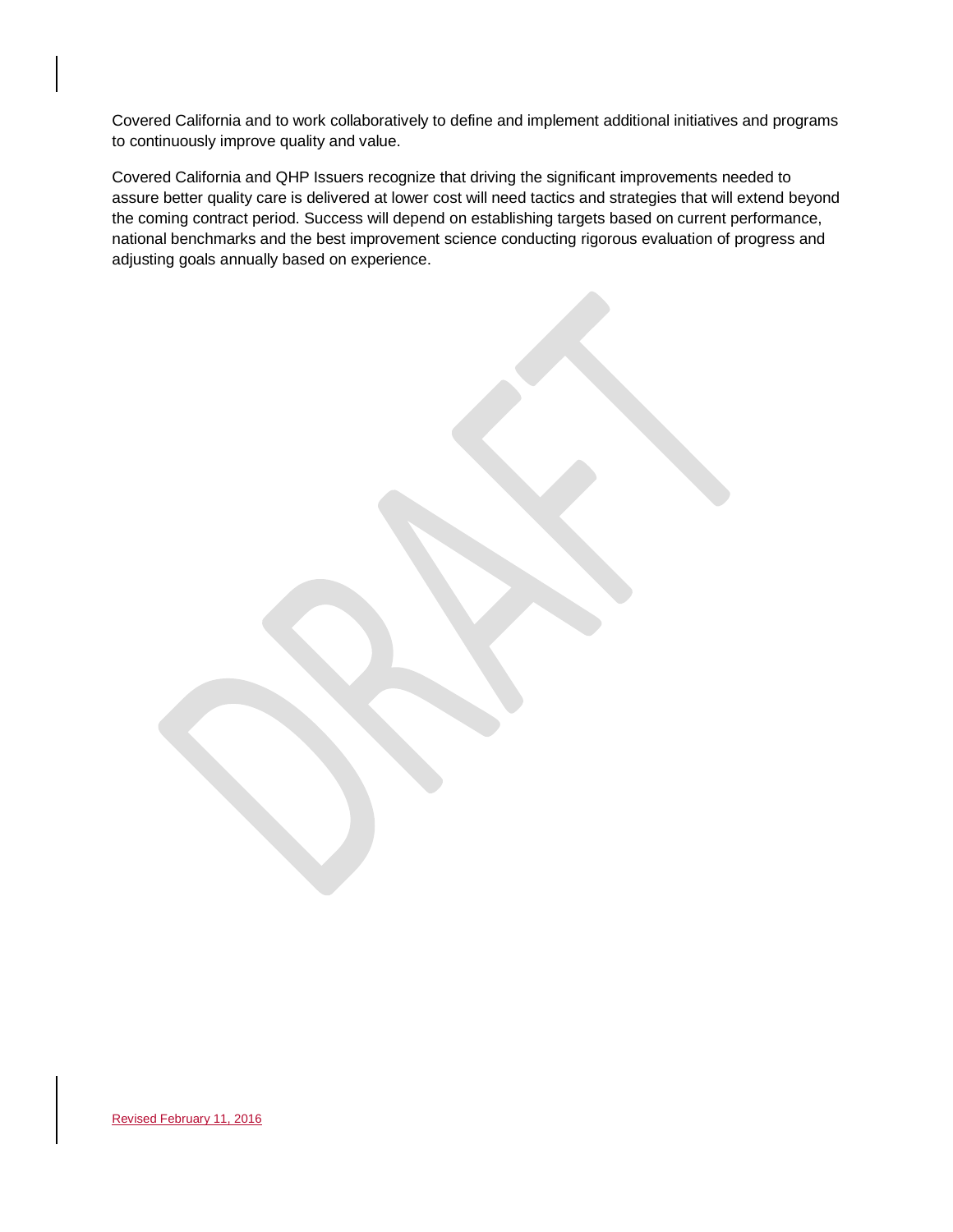# **Article 1. Improving Care, Promoting Better Health and Lowering Costs**

### **1.01 Coordination and Cooperation.**

Contractor and Covered California agree that the Quality, Network Management, Delivery System Standards and Improvement Strategy serve as a starting point for what must be ongoing, refined and expanded efforts to promote improvements in care for Enrollees and across Contractor's California members. Improving and building on these efforts to improve care and reduce administrative burdens will require active partnership between both Covered California and the Contractor, but also with Providers, consumers and other important stakeholders.

- Covered California shall facilitate ongoing discussions with the Contractor and other stakeholders through Covered California's Plan Management and Delivery System Reform Advisory Group and through other forums as may be appropriate to work with Contractors to assess the elements of this Section and their impact, and ways to improve upon them, on:
	- (a) Enrollees and other consumers;
	- (b) Providers in terms of burden, changes in payment and rewarding the triple aim of improving care, promoting better health and lowering costs; and
	- (c) Contractors in terms of the burden of reporting, participating in quality or delivery system efforts.
- 2) The Contractor agrees to participate in Covered California advisory and planning processes, including but not limited to participating in the Plan Management and Delivery System Reform Advisory Group.

# **1.02 Assuring Networks are Based on Value.**

Central to its contractual requirements of its QHP Issuers, Covered California requirements include multiple elements related to assuring that Issuers' plans and networks provide quality care, including Network Design (Section 3.053.3.2), the inclusion of Essential Community Providers (Section 3.063.3.3) and a wide range of elements detailed in this Attachment. To complement these provisions and to promote accountability and transparency of Covered California's expectation that network design and provider selection considers quality and patient experience in addition to cost and efficiency, the Contractor shall:

- 1) Include quality, which may include clinical quality, patient safety and/or patient experience and cost in all provider and facility selection criteria when designing and composing networks for inclusion in Covered California products
- 2) Contractor shall disclose to Covered California, with its Application for Certification for 2017, how it meets this requirement and the basis for the selection of providers or facilities in networks available to Covered California enrollees. This shall include a detailed description of how cost, clinical quality, patient reported experience or other factors are considered in network design and provider or facility selection. Such information may be made publicly available by Covered California.
- 3) Covered California expects Contractor to only contract with providers and hospitals that demonstrate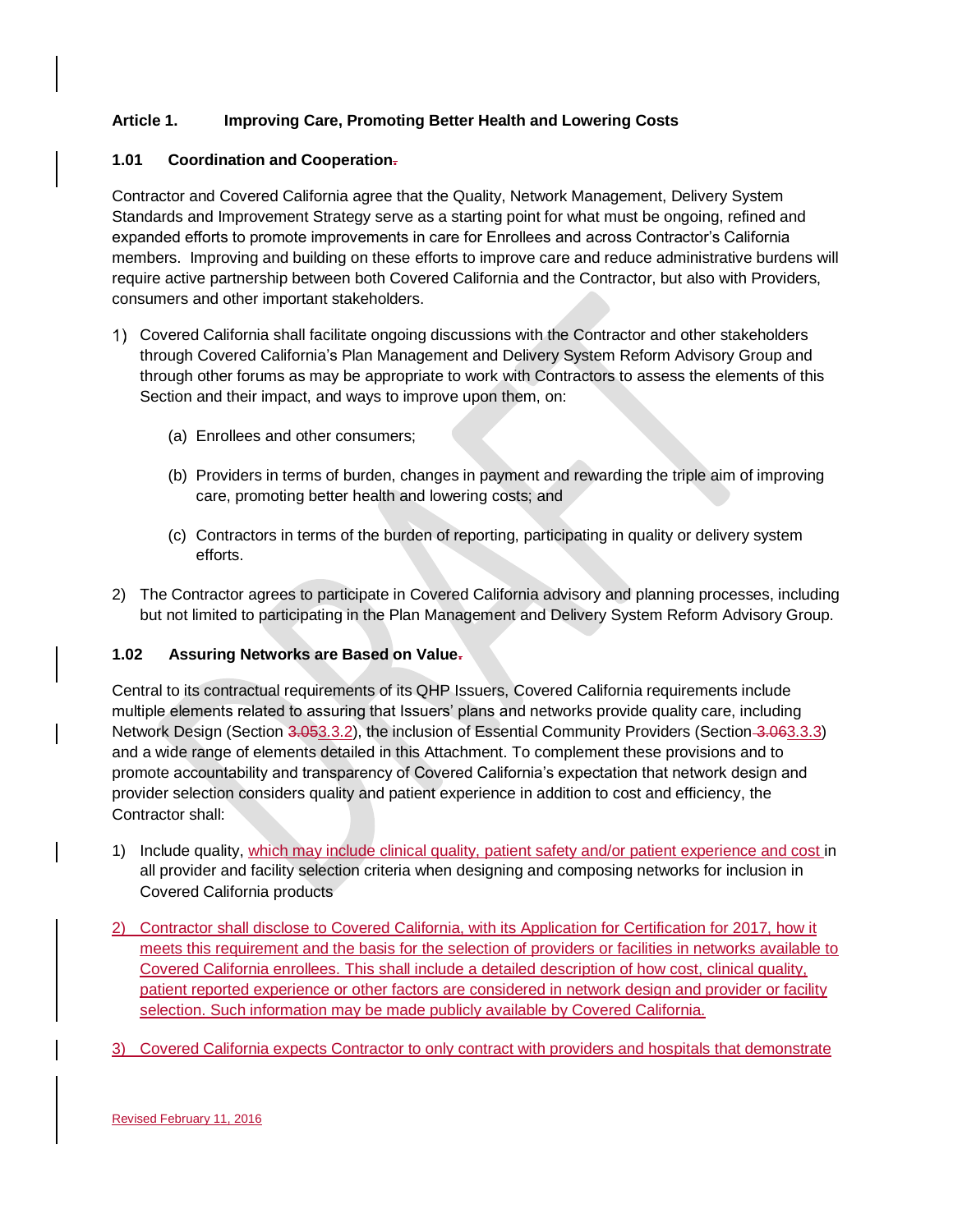they provide quality care and promote the safety of Covered California Enrollees at a reasonable price. To meet this expectation, by contract year 2018, Covered California will work with its contracted plans to identify areas of "outlier poor performance" based on variation analysis. As part of this process, Covered California will engage experts in quality and cost variation and shall consult with California's providers. For contract year 2019, Contractors will be expected to either exclude those providers that are outlier poor performers on either cost or quality from Covered California provider networks or to document each year in its Application for Certification the rationale for continued contracting with each provider that is identified as a poor performing outlier and efforts the provider is undertaking to improve performance. Such reports will detail contractual requirements and their enforcement, monitoring and evaluation of performance, consequences of noncompliance and plans to transition patients from the care of providers with poor performance. Such information may be made publicly available by Covered California.

- 4) Contractor shall report each year, starting with its Application for Certification for 2018, how enrollees with conditions that require highly specialized management (e.g. transplant patients and burn patients) are managed by providers with documented special experience and proficiency based on volume and outcome data such as Centers of Excellence. In addition, to the extent that the Contractor uses Centers of Excellence more broadly, it shall include in its Application for Certification for 2018 and annually thereafter, the basis for inclusion of such Centers of Excellence, the method used to promote consumers' usage of these Centers, and the utilization of these Centers by Covered California Enrollees. Contractor may provide this information in its Application for Certification for 2017.
- 2)5)While Covered California welcomes Issuers' use of Centers of Excellence, that may include standard benefit design incentives for consumers, the current standard benefit designs do not envision or allow for "tiered" in-network providersnetworks.

### **1.03 Demonstrating Focus on High Cost Providers**

Affordability is core to Covered California's mission to expand the availability of insurance coverage and promoting the Triple Aim. The wide variation in unit price and total costs of care charged by providers, with some providers charging far higher for care irrespective of quality, is one of the biggest contributors to high costs of medical services.

- 1) Contractor shall Report to Covered California in its Application for Recertification for 2018, and annually thereafter:
	- (a) The factors it considers in assessing the relative unit prices and total costs of care;
	- (b) The extent to which it adjusts or analyzes the reasons for cost factors based on elements such as area of service, population served, market dominance, services provided by the facility (e.g., trauma or tertiary care) or other factors;
	- (c) How such factors are used in the selection of providers or facilities in networks available to Covered California enrollees; and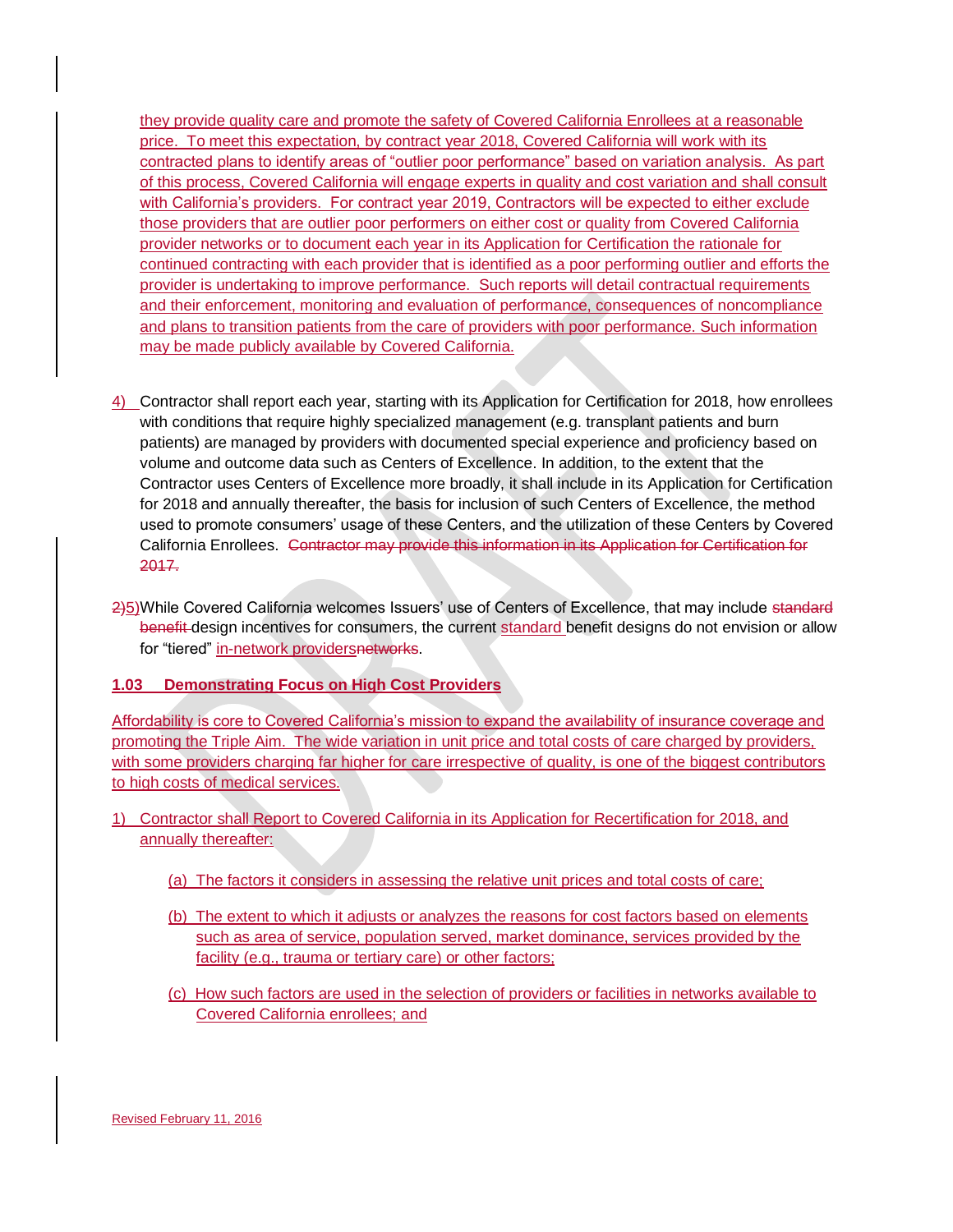- (d) The identification of and distribution of providers and facilities by cost deciles (or describe other ways providers and facilities are grouped by costs); and the percentage of costs for the contractor that are expended in each cost decile.
- 2) In its Application for Recertification for 2018, and annually thereafter, Contractor shall report on its strategies to assure that contracted providers are not charging unduly high prices, and for what portions of its entire enrolled population it applies each strategy, which may include but are not limited to:

(a) Telemedicine;

(b) Use of Centers of Excellence; and

(c) Reference Pricing; and

- (d) Efforts to make variation in provider or facility cost transparent to consumers.
- 3) For contract year 2019, Contractor will be expected to exclude hospitals and other facilities that demonstrate outlier high cost from provider networks serving Covered California or to document each year in its Application for Certification the rationale for continued contracting with each hospital that is identified as a high cost outlier and efforts that the hospital or facility is undertaking to lower its costs.

# **1.04 Demonstrating a Focus on High Cost Pharmaceuticals**

Appropriate treatment with pharmaceuticals is often the best clinical strategy to treating conditions, as well as managing chronic and life threatening conditions. Covered California expects its Contractor to assure that its enrollees get timely access to appropriate prescription medications. At the same time, Covered California is concerned at the trend in rising prescription drug costs, especially those in Specialty Pharmacy, which reflect a growing driver of total cost of care.

Contractor shall report in its annual application for certification a description of its approach to achieving value in delivery of pharmacy services, which should include a strategy in each of the three areas that follow:

- 1) Contractor shall describe how it considers value in its selection of medications for use in its formulary, including the extent to which it applies value assessment methodology developed by independent groups and/or uses independent drug assessment reports on comparative effectiveness and value to design benefits, negotiate prices or determine coverage within Covered California standard benefit designs. The contractor shall report the specific way(s) they use a value assessment methodology and/or independent reports to improve value in pharmacy services and indicate which of the following sources it relies upon:
	- (a) Drug Effectiveness Review Project (DERP)
	- (b) NCCN Resource Stratification Framework (NCCN‐RF)
	- (c) NCCN Evidence Blocks (NCCN‐EB)
	- (d) ASCO Value of Cancer Treatment Options (ASCO‐ VF)
	- (e) ACC/AHA Cost/Value Methodology in Clinical Practice Guidelines
	- (f) Oregon State Health Evidence Review Commission Prioritization Methodology
	- (g) Premera Value‐Based Drug Formulary (Premera VBF)
	- (h) DrugAbacus (MSKCC) (DAbacus)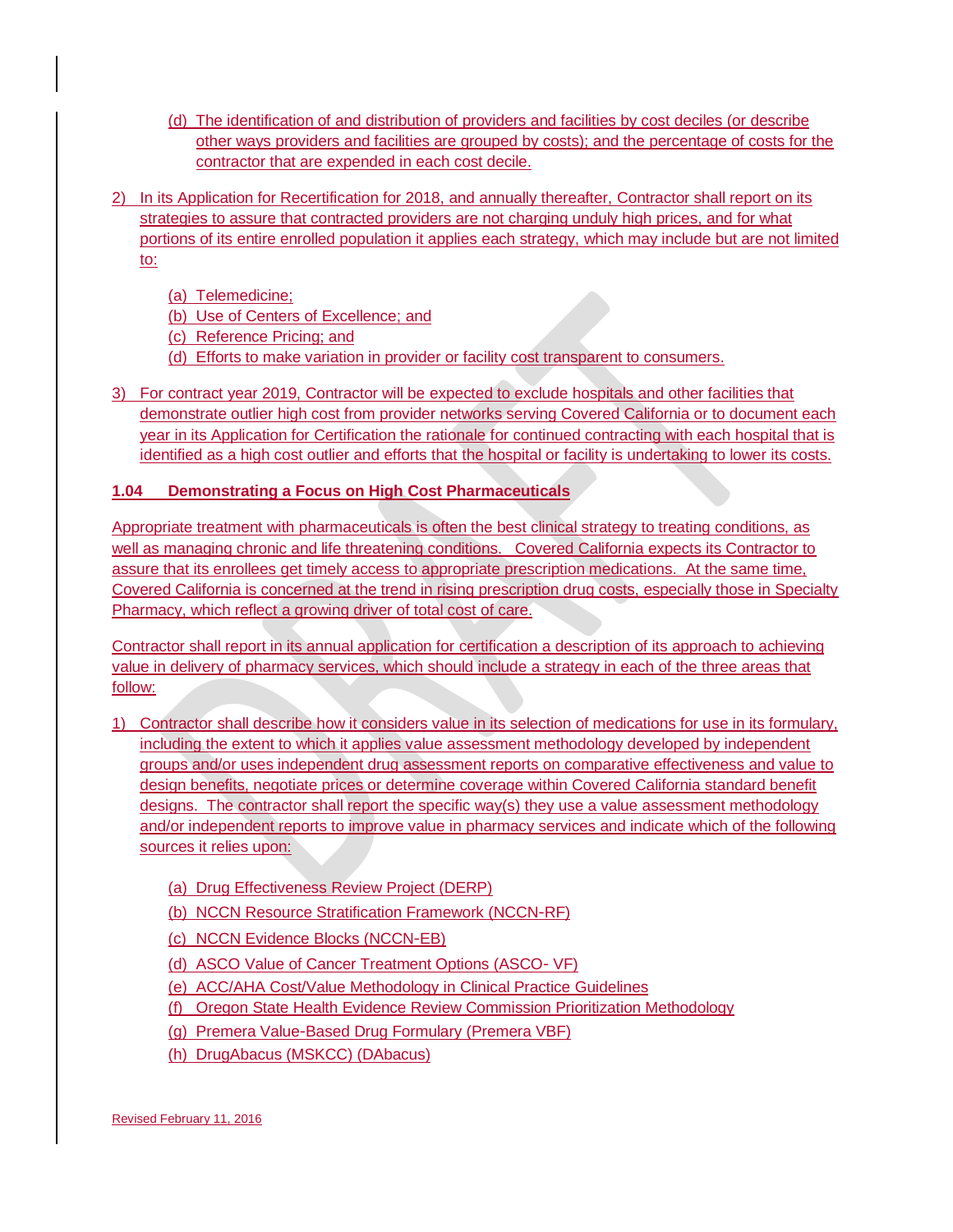# (i) The ICER Value Assessment Framework (ICER‐VF)

# 2) Efforts to impact state and national policy on pharmacy pricing, marketing, transparency or development; and

3) How it provides decision support for prescribers and consumers related to the clinical efficacy and cost impact of treatments and their alternatives.

### **1.05 Quality Improvement Strategy**.

Starting with the 2017 Certification Application, Contractor is required under the Affordable Care Act and regulations from CMS to implement a Quality Improvement Strategy (QIS). The core CMS requirement for the QIS strategies is to align provider and enrollee market-based incentives with delivery system and quality targets.

Contractor agrees to align its QIS with the contractual requirements and initiatives of Covered California and to report on its multi-year strategy and first-year plan for implementing each initiative through the annual certification application submitted to Covered California. Contractor understands that the application serves as the reporting mechanism and measurement tool for assessing Contractor QIS work plans and progress in achieving Iimprovement targets with respect to each Covered California quality and delivery system reform initiatives.

Contractor understands that Covered California will seek increasingly detailed reports over time that will facilitate the assessment of the impacts of each initiative which should include:

- (a) The percentage, number and performance of total participating providers;
- (b) The number and percent of Covered California enrollees participating in the initiative;
- (c) The number and percent of all the Contractor's covered lives participating in the initiative; and
- (d) The results of Contractor's participation in this initiative, including clinical, patient experience and cost impacts.

### **1.06 Participation in Collaborative Quality Initiatives.**

1) Covered California believes that improving health care quality and reducing costs can only be done over the long-term through collaborative efforts that effectively engage and support clinicians and other providers of care. There are many established statewide and national collaborative initiatives for quality improvement aligned with priorities established by Covered California with requirements specified in articles below.

Effective in 2017, Contractor shall be required to participate in two such collaboratives:

- (a) CalSIM Maternity Initiative: Sponsored by Covered California, DHCS and CalPERS as well as other major purchasers with support from by CMQCC which provides statewide analysis of variation and promotes the appropriate use of C-sections with associated reductions in maternal and newborn mortality and morbidity. [http://www.chhs.ca.gov/PRI/\\_CalSIM%20Maternity%20Initiative%20WriteUp%20April%20201](http://www.chhs.ca.gov/PRI/_CalSIM%20Maternity%20Initiative%20WriteUp%20April%202014.pdf) [4.pdf](http://www.chhs.ca.gov/PRI/_CalSIM%20Maternity%20Initiative%20WriteUp%20April%202014.pdf) (See Article 5, Section 5.0103)
- (b) Statewide workgroup on Overuse: Sponsored by Covered California, DHCS and CalPERS,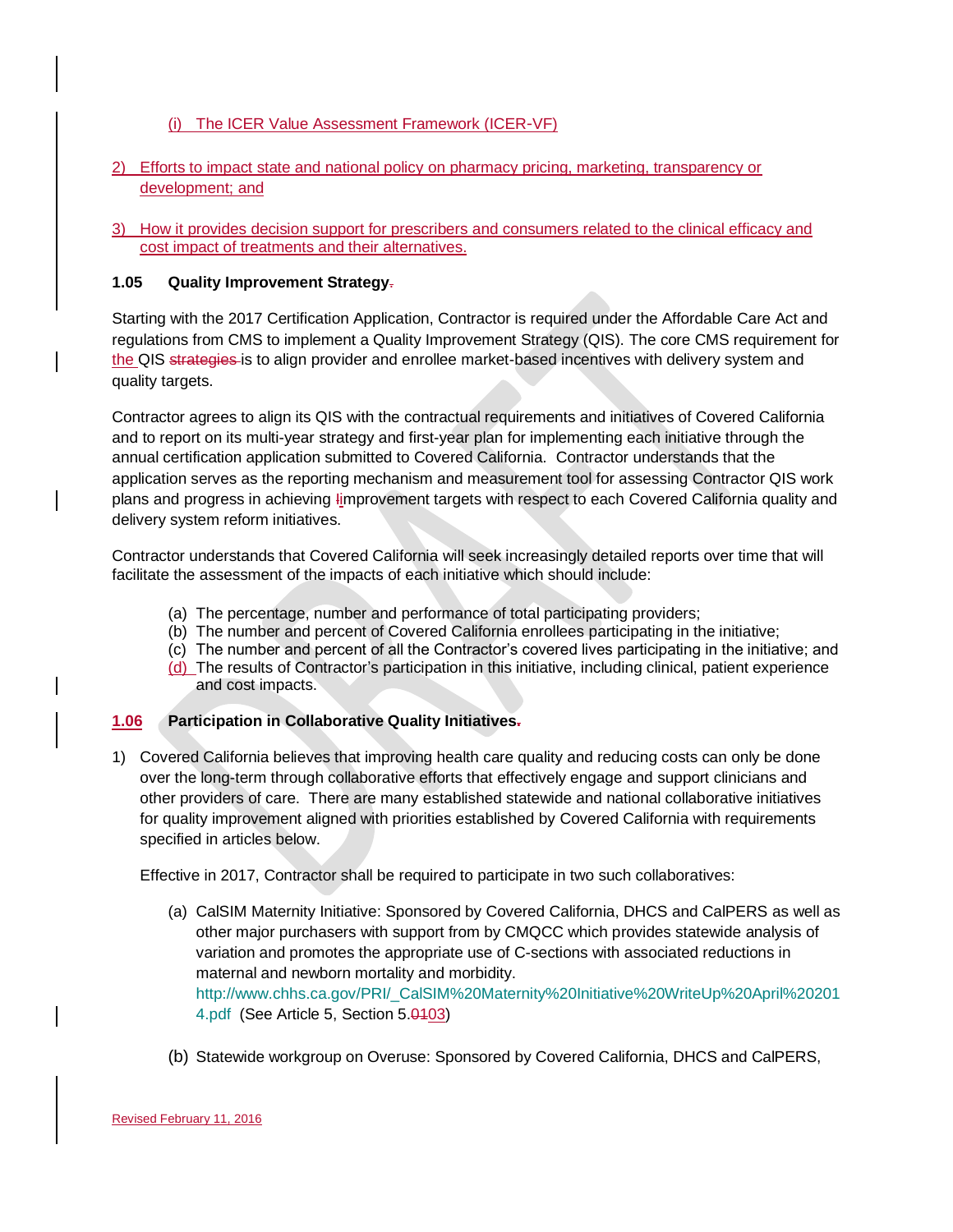this multi-stakeholder work group facilitated by Integrated Healthcare Association (IHA), will leverage Choosing Wisely decision aids to support efforts to drive appropriate use of Csections, prescription of opioids and low back imaging. [http://www.iha.org/grants-projects](http://www.iha.org/grants-projects-reducing-overuse-workgroup.html)[reducing-overuse-workgroup.html](http://www.iha.org/grants-projects-reducing-overuse-workgroup.html) (See Article 7, Section 7.0405)

- 2) Covered California is interested in Contractors' participation in other collaborative initiatives. As part of the Application for Certification for 2017, and annually thereafter, Contractor shall report to Covered California its participation in any of the following collaboratives, or other similar activities not listed:
	- (a) CMMI's Transforming Clinical Practices, administered by:
		- i. Children's Hospital of Orange County,
		- ii. LA Care,
		- iii. National Rural Accountable Care Consortium,
		- iv. California Quality Collaborative of PBGH, and
		- v. VHA/UHC Alliance NewCo, Inc.

All five will be coaching accessible, data-driven, team-based care over the course of the grant 2015-2019. <https://innovation.cms.gov/initiatives/Transforming-Clinical-Practices/> (See Article 4, section 4.0402)

(b) Partnership for Patients: The CMS Innovation Center (CMMI) implemented this program focused on hospital patient safety between 2012 and 2014 resulting in 87,000 fewer deaths, mostly in 2013-14. [\(http://www.ahrq.gov/professionals/quality-patient](http://www.ahrq.gov/professionals/quality-patient%20safety/pfp/interimhacrate2014.html)  [safety/pfp/interimhacrate2014.html](http://www.ahrq.gov/professionals/quality-patient%20safety/pfp/interimhacrate2014.html) See article 5, section 5.02)

Awardees for 2015-2016 are:

- i. Hospital Quality Initiative subsidiary of the California Hospital Association.
- ii. Dignity Hospitals,
- iii. VHA/UHC, and
- iv. Children's Hospitals' Solutions for Patient Safety
- (c) 1115 Medicaid Waiver Public Hospital Redesign and Incentives in Medi-Cal (PRIME) program
- (d) California Joint Replacement Registry developed by the California Healthcare Foundation (CHCF), California Orthopedic Association (COA) and PBGH
- (e) California Immunization Registry (CAIR)
- (f) Any IHA or CMMI sponsored payment reform program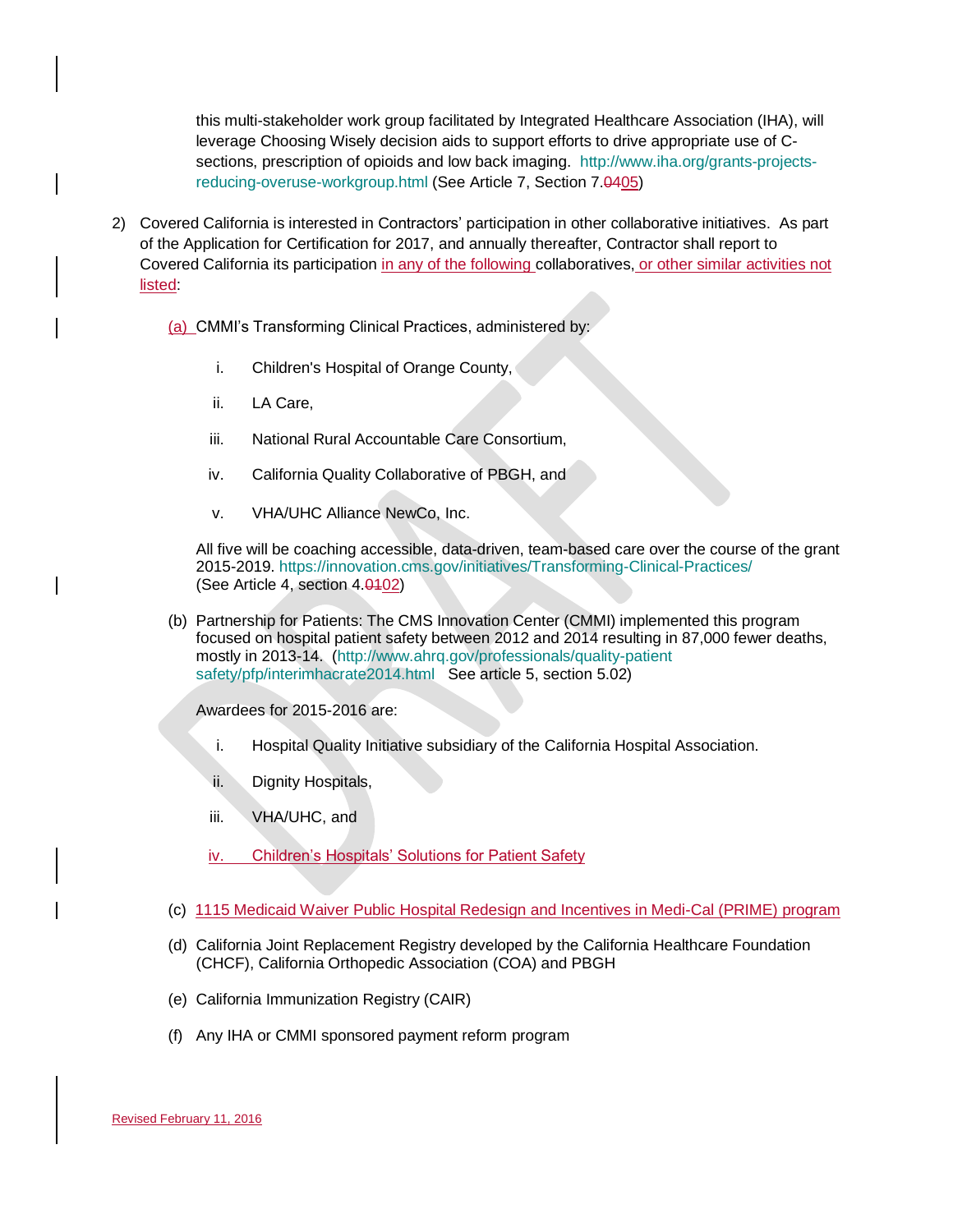- (g) CMMI ACO Program (including Pioneer, Savings Sharing, Next Gen ACO, and other models)
- (h) California Perinatal Quality Care Collaborative
- (i) California Quality Collaborative
- (j) Leapfrog

Contractor will provide Covered California information regarding their participation in each collaboration. Such information shall be in a form that shall be mutually agreed to by the Contractor and may include copies of reports used by the Contractor for other purposes. Contractor understands that Covered California will seek increasingly detailed reports over time that will facilitate the assessment of the impacts of these programs which should include: (1) the percentage of total Participating Providers, as well as the percentage of Covered California specific Providers participating in the programs; (2) the number and percentage of potentially eligible Plan Enrollees who participate through the Contractor in the Quality Initiative; (3) the results of Contractors' participation in each program, including clinical, patient experience and cost impacts; and (4) such other information as Covered California and the Contractor identify as important to identify programs worth expanding.

Covered California and Contractor will collaboratively identify and evaluate the most effective programs for improving care for enrollees and participation in specific collaboratives may be required in future years.

# **1.07 Data Exchange with Providers**

- 1) Covered California and Contractor recognize the critical role of sharing data across specialties and institutional boundaries as well as between health plans and contracted providers to in improving quality of care and successfully managing total costs of care. Contractor shall report in its annual Application for Certification the initiatives Contractor has undertaken to improve routine exchange of timely information with providers to support their delivery of high quality care. Examples that could impact the Contractor's success under this contract may include:
	- (a) Notifying PCPs when one of their empaneled patients is admitted to a hospital, a critical event that often occurs without knowledge of either the primary care or specialty providers who have been managing the patient on an ambulatory basis.
	- (b) Developing systems to collect clinical data as a supplement to the annual HEDIS process, such as HbA1c lab results and blood pressure readings which are important under Article 3 below.
	- (c) Racial and ethnic self-reported identity collected at every patient contact
- 2) Initiatives to make this exchange routine include various Health Information Exchanges including:

(a) Inland Empire Health Information Exchange (IEHIE)

(b) Los Angeles Network for Enhanced Services (LANES)

(c) Orange County Partnership Regional Health Information Organization (OCPRHIO)

Revised February 11, 2016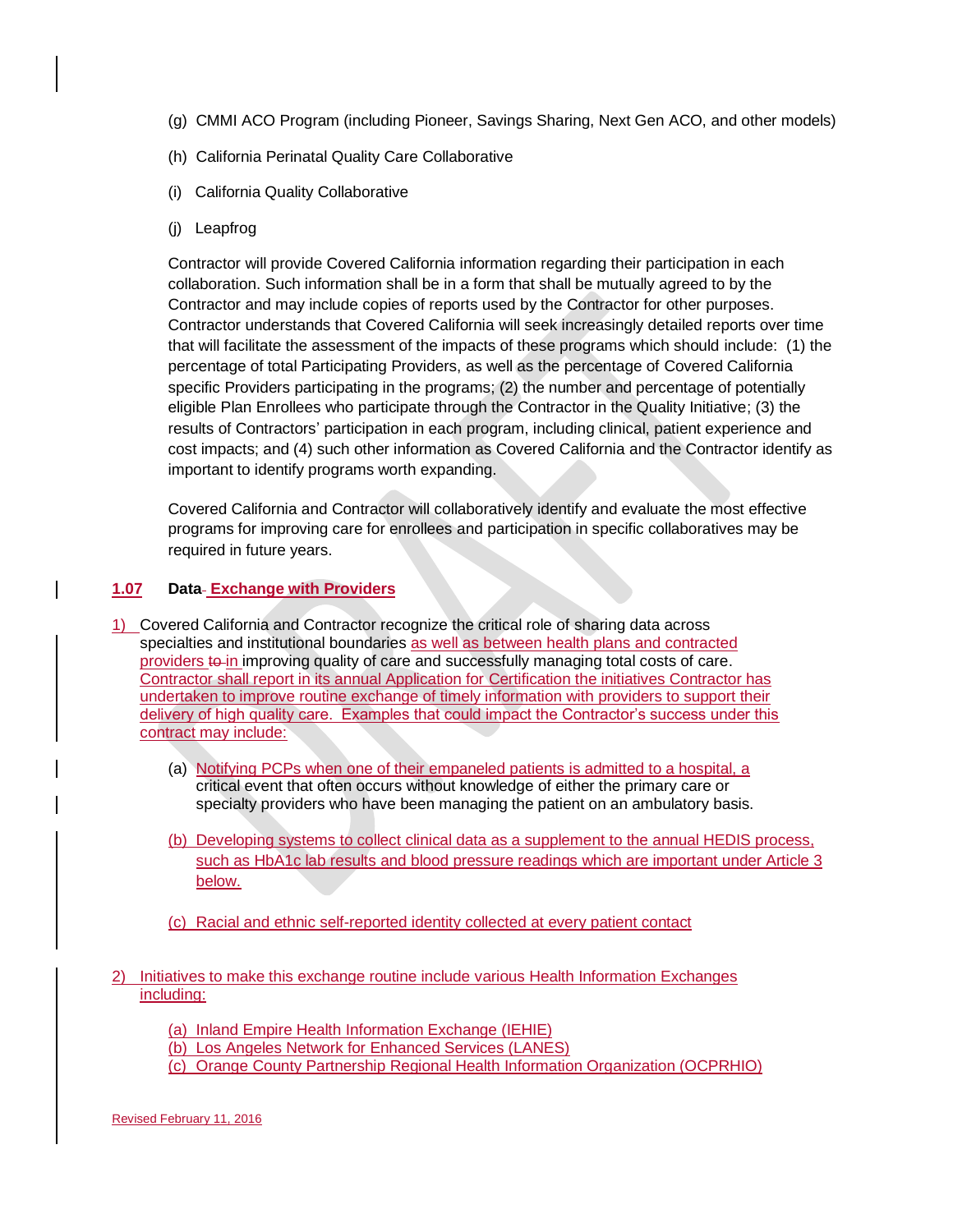(d) San Diego Health Connect (e) Santa Cruz Health Information Exchange (f) CalIndex.

# **1.08 Data Aggregation across Health Plans**

Covered California and Contractor recognize the importance of aggregating data across purchasers and payers to be more accurately understand the performance of providers that have contracts with multiple health plans. Such aggregated data reflecting a larger portion of a provider, group or facility's practice can potentially be used to support performance improvement, contracting and public reporting.

1) Contractor shall report in its annual Application for Certification its participation in initiatives to support the aggregation of claims and clinical data. Contractor should include its assessment of additional opportunities to improve measurement and reduce the burden of data collection on providers through such proposals as a statewide All Payer Claims Database.

Examples to date have included:

- (a) The Integrated Health Association (IHA) for Medical Groups
- (b) The California Healthcare Performance Information System (CHPI)
- (c) The CMS Physician Quality Reporting System
- (d) CMS Hospital Compare or
- (e) CalHospital Compare

Contractor shall report in its annual Application for Certification its participation in such initiatives to aggregate claims and clinical data. Contractor should include its assessment of additional opportunities to improve measurement and reduce the burden of data collection on providers through such proposals as a statewide All Payer Claims Database.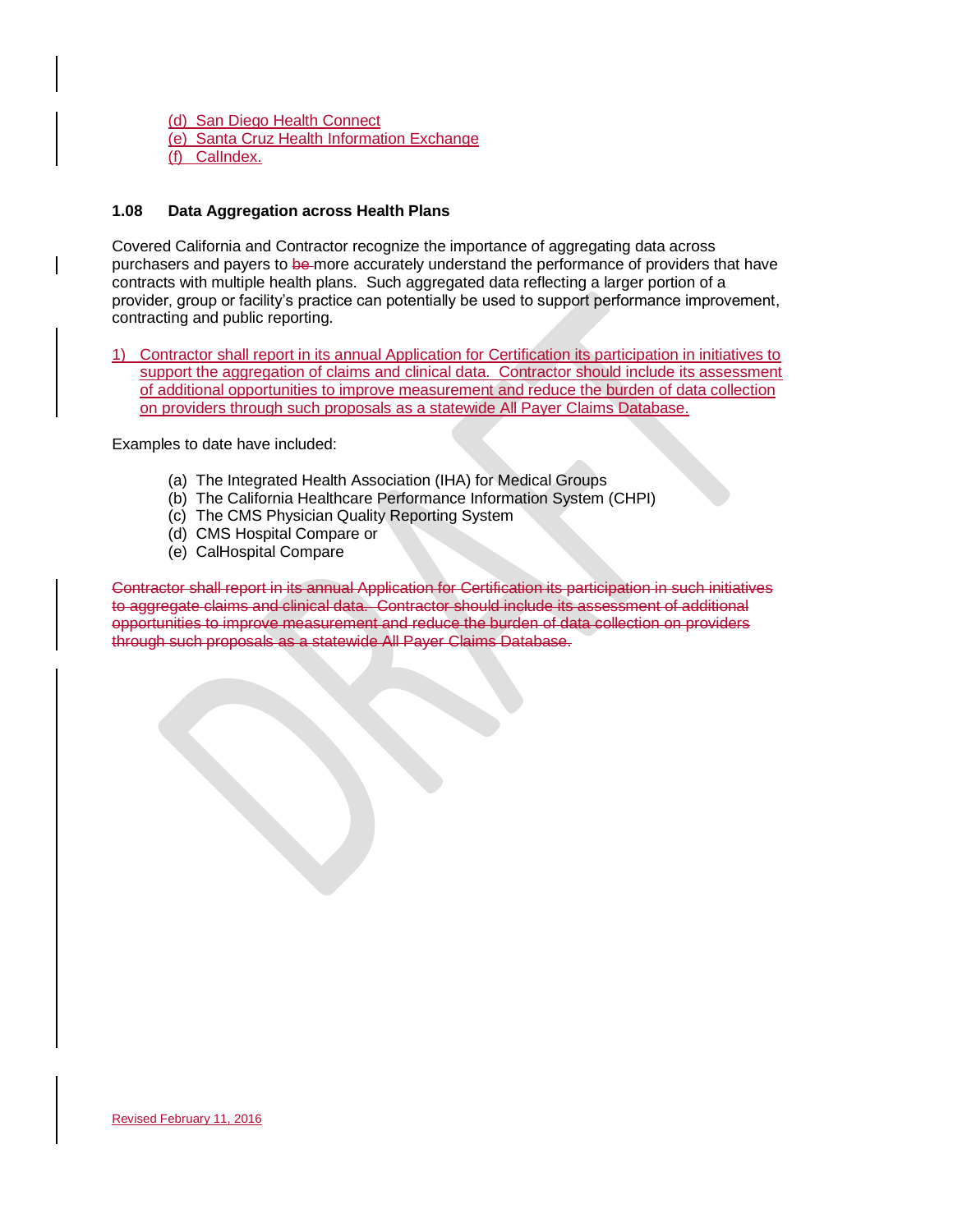# **Article 2. Provision and Use of Data and Information for Quality of Care.**

### **2.01 HEDIS and CAHPS Reporting**.

Contractor shall annually collect and report to Covered California, for each QHP Issuer Product Type, its Quality Rating System HEDIS, CAHPS and other performance data (numerators, denominators, and rates). Contractor shall provide such data to Covered California each year regardless of extent to which CMS uses the data for public reporting or other purposes.

Contractor shall submit to Covered California HEDIS and CAHPS scores to include the measure numerator, denominator and rate for the required measures set that is reported to NCQA Quality Compass and/or DHCS, per each Product Type for which it collects data in California. The timeline for Contractor's HEDIS and CAHPS quality data submission shall be consistent with the timeline for submitting data to the NCQA Quality Compass and/or DHCS. Covered California reserves the right to use the Contractor-reported measures scores to construct Contractor summary quality ratings that Covered California may use for such purposes as supporting consumer choice and Covered California's plan oversight management.

### **2.02 Data Submission Requirements**.

Contractor and Covered California agree that the assessment of quality and value offered by a QHP to enrollees is dependent on consistent, normalized data, so that the Contractor and Covered California can evaluate the experience of contractor's membership, and compare that experience to the experience of enrollees covered by other issuers, and to the Covered California population as a whole. In order to conduct this assessment, Contractor shall provide certain information currently captured in contractor's information systems related to its Covered California Enrollees to Contractor's Business Associate, Truven Health Analytics ("Truven").

- 1) Disclosures to Truven Health Analytics:
	- (a) Covered California has entered into a contract with Truven to support its oversight and management of health data for Covered California. Truven has provided Contractor with a written list of data elements ("EAS Dataset") and a data submission template that defines the data elements and format for transmitting the data. Contractor shall provide Truven with the data identified in the EAS Dataset, which is attached as Appendix 1 to this Attachment  $7\overline{,}$  no later than February 27, 2016, and shall continue to submit this data to Truven and submit on a monthly basis at a time that is mutually agreed upon by Contractor and Truven.
	- (b) If a current BAA does not exist,  $E_0$  enable the submission of the EAS Dataset to Truven, Contractor agrees to execute a Business Associate Agreement ("BAA"), and any other documents required for the submission of the EAS Dataset to Truven, prior to by January 1, 20162017. Covered California may, upon request to Contractor, review such BAA and any other agreements between Contractor and Truven related to the submission of the EAS Dataset.
- 2) Disclosures to Covered California:
	- (a) Truven must protect the EAS Dataset submitted to it by Contractor pursuant to applicable laws, rules and regulations, including the Privacy Rules. Any data extract or report ("EAS Output")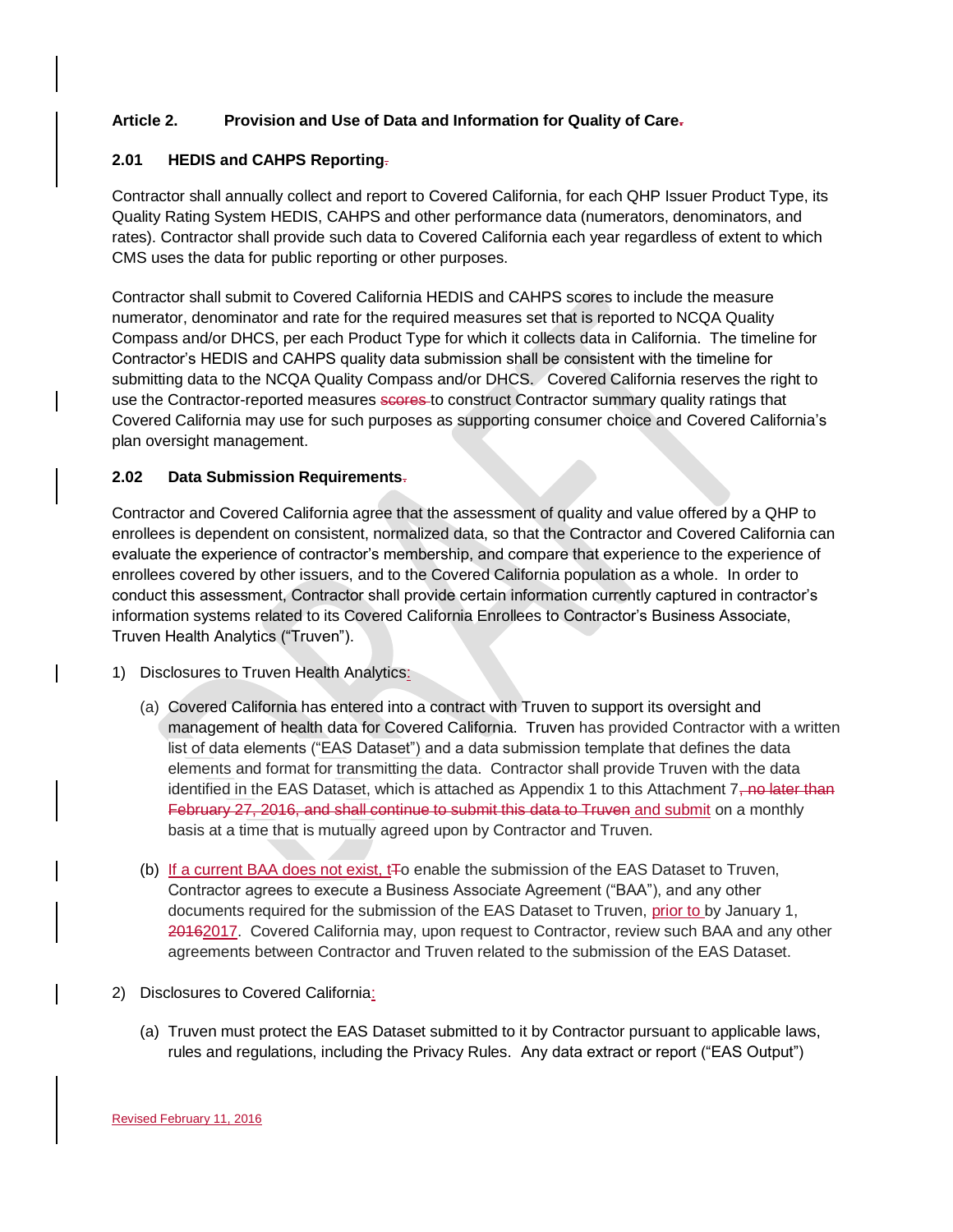provided to Covered California and generated from the EAS Dataset shall at all times be limited to de-identified or aggregated data. Covered California shall not request any Personally Identifiable Health Information from Truven or attempt to use the de-identified or aggregated data it receives from Truven to re-identify any person.

# 3) Covered California as a Health Oversight Agency:

(a) Covered California is a Health Oversight Agency as described by the Health Insurance Portability and Accountability Act of 1996 (HIPAA), as amended. As such, Contractor may disclose protected health information to Covered California, or its vendor, in order for Covered California to perform its mandated oversight activities. Insofar as contractor seeks further assurances that Covered California is a Health Oversight Agency entitled to receive protected health information from Contractor, Covered California shall communicate promptly to the Contractor technical assistance from the Office for Civil Rights, or other guidance from the federal government, that relates to Covered California's status as a Health Oversight Agency. Contractor shall provide Covered California, or its vendor, with the necessary data elements, including protected health information, in order for Covered California to perform its mandated oversight activities.

### **2.03 eValue8 Submission**.

For measurement year 2017, Contractor shall respond to those eValue8 questions identified and required by Covered California in the Covered California eValue8 Health Plan Request for Information as part of the Application for Certification for 2019.

Such information will be used by Covered California to evaluate Contractor's performance under the terms of the Quality, Network Management, Delivery System Standards and Improvement Strategy and/or in connection with the evaluation regarding any extension of the Agreement and/or the recertification process. The timing, nature and extent of such disclosures will be established by Covered California based on its evaluation of various quality-related factors. Contractor's response shall include information relating to all of Contractor's then-current California-based business and Contractor shall disclose any information that reflects California-based information that is provided by Contractor due to Contractor's inability to report on all Covered California-specific business. If applicable, Contractor shall report data separately for HMO/POS, PPO and EPO product lines.

Contractor will shall provide Covered California information regarding their broad quality improvement and delivery system reform efforts through annual reporting in the Covered California eValue8 Health Plan RFI. Such information may include copies of reports used by the Contractor for other purposes.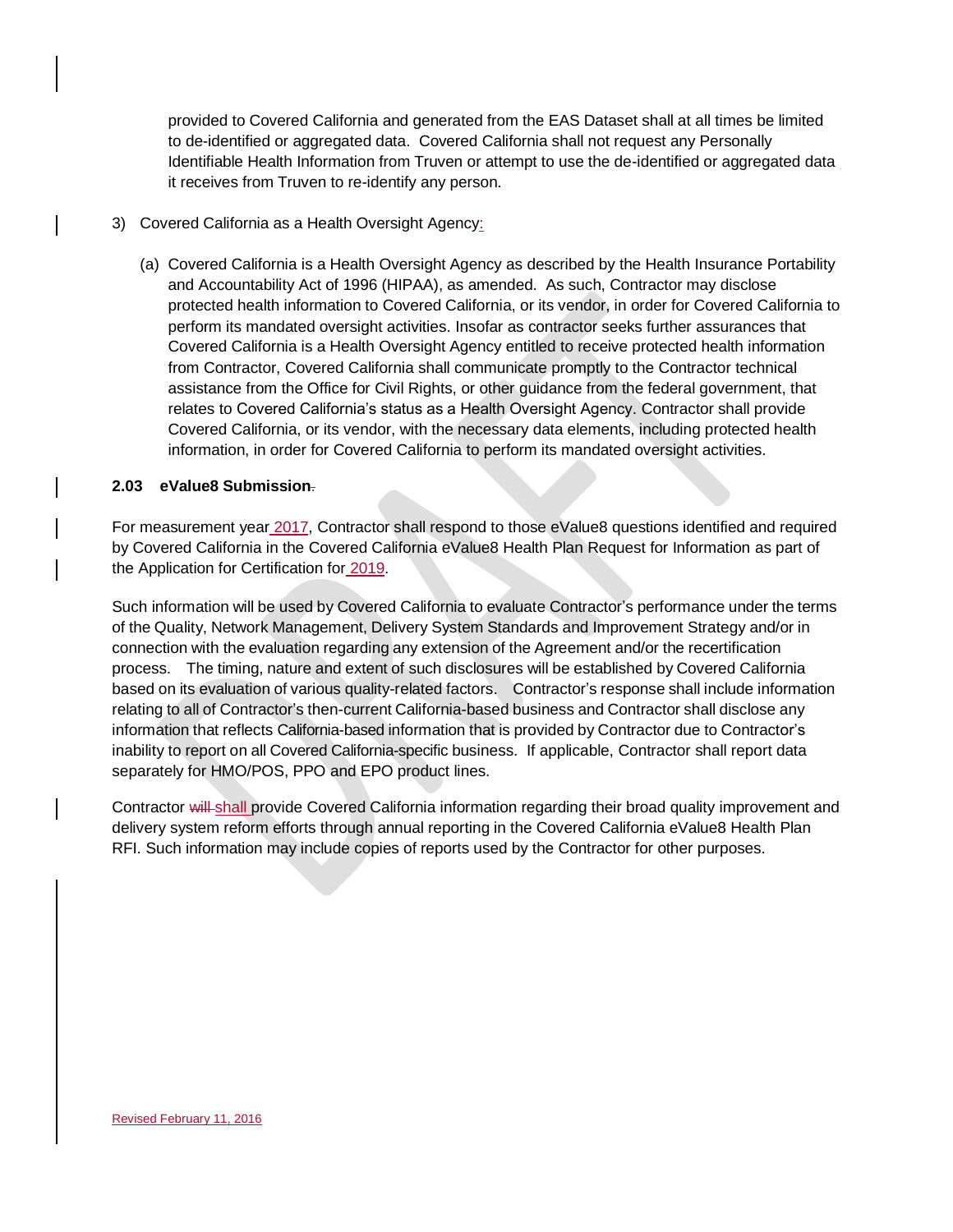### **Article 3. Reducing Health Disparities and Assuring Health Equity.**

Covered California and the Contractor recognize that promoting better health requires a focus on addressing health disparities and health equity, which are central to Covered California's mission.

### **3.01 Measuring Care to Address Health Equity.**

Contractor shall be required to track and trend quality measures by ethnic/racial group and by gender for the Contractor's entire population.

### 1) Identification:

- (a) By the end of 2019, Contractor will achieve 80 percent self-reported racial/ethnic identity in all lines of business excluding Medicare. This target has already been achieved by two Covered California-contracted health plans, which represent very different models, through collaboration with providers to collect information at every patient encounter.
- (b) Contractor shall report the percent of self-reported ethnic racial identity in the Application for Certification for 2017 and annually thereafter, along with current enrollment across all lines of businesses based on self-reported or proxy.
- (c) Covered California and Contractor will negotiate annual targets to be reported in subsequent Applications for Certification.
- (d) To the extent Contractor does not have self-reported information on ethnic racial identity, it shall use a standardized tool for proxy identification through use of zip code and surname to fill the gap.
- 2) Measures for Improvement:
	- (a) Measures selected for improvement beginning in plan year 2016 2017 include Diabetes, Hypertension and Asthma (control plus hospital and ER admission rates) and Depression (HEDIS appropriate use of medications) (See Appendix for detailed specifications; to the extent the full specifications are not completed at the time of contract execution, Contractor and Covered California agree to work together in good faith, with other stakeholders to finalize such specifications.)
	- (b) In future contract periods, Covered California shall consider adding additional measures.

# **3.02 Narrowing Disparities**.

While Covered California and Contractor recognize that some level of disparity is determined by social and economic factors beyond the control of the health care delivery system, therey is agreement that health care disparities can be narrowed through quality improvement activities tailored to specific populations and targeting select measures at the health plan level. Covered California and the Contractor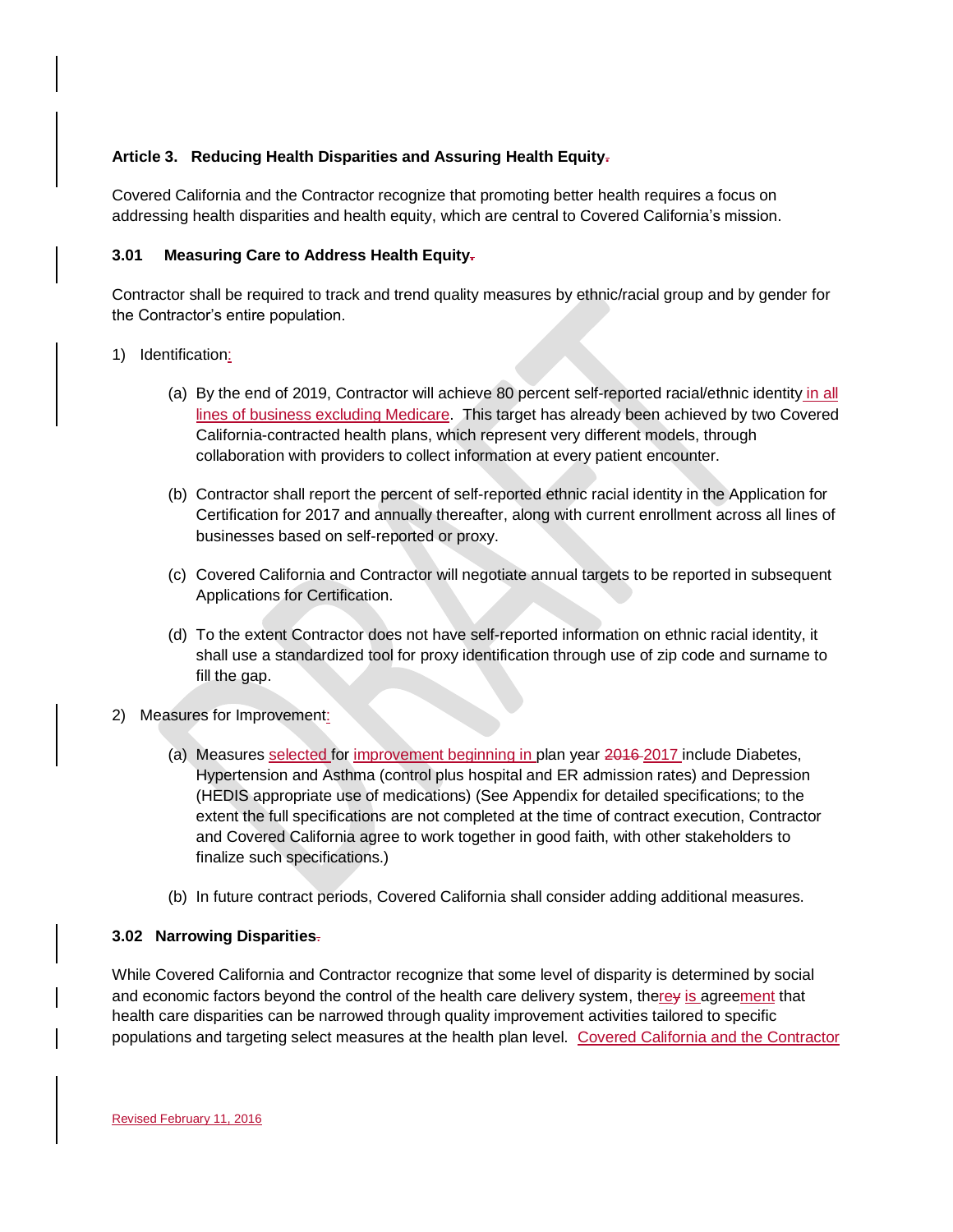agree that collection of data on clinical measures for the purpose of improvement requires development and adoption of systems for enhanced information exchange (see Section 1.07).

- 1) Contractor shall report baseline measurements from Measurement Year plan year 2015 on the measures listed in 1.033.01(2b)(ai) based either on self-reported identity or on proxy identification across all lines of business excluding Medicare in the Application for Certification for 2017. Covered California anticipates that this baseline data may be incomplete.
- 1)2)Targets for 2019 and for annual intermediate milestones in reduction of disparities will be established by Covered California based on national benchmarks, analysis of variation in California performance and best existing science of quality improvement and effective engagement of stakeholders.

### **3.03 Expanded Measurement.**

Contractor and Covered California will work together to assess the feasibility and impact of extending the disparity identification and improvement program over time. Areas for consideration include, but are not limited to:

- 1) Income
- 2) Disability status
- 3) Sexual orientation
- 4) Gender identity
- 5) Limited English Proficiency (LEP)

# **3.04 NCQA Certification.**

Meeting the standards for Multicultural Health Care Distinction by NCQA is encouraged as a way to build a program to reduce documented disparities and to develop culturally and linguistically appropriate communication strategies. To the extent the Contractor has applied for or received this Certification, Contractor shall provide this information with its Application for Certification for 2017 and annually thereafter. Covered California may publicly recognize this achievement and consider it in the development of presentation of information to consumers.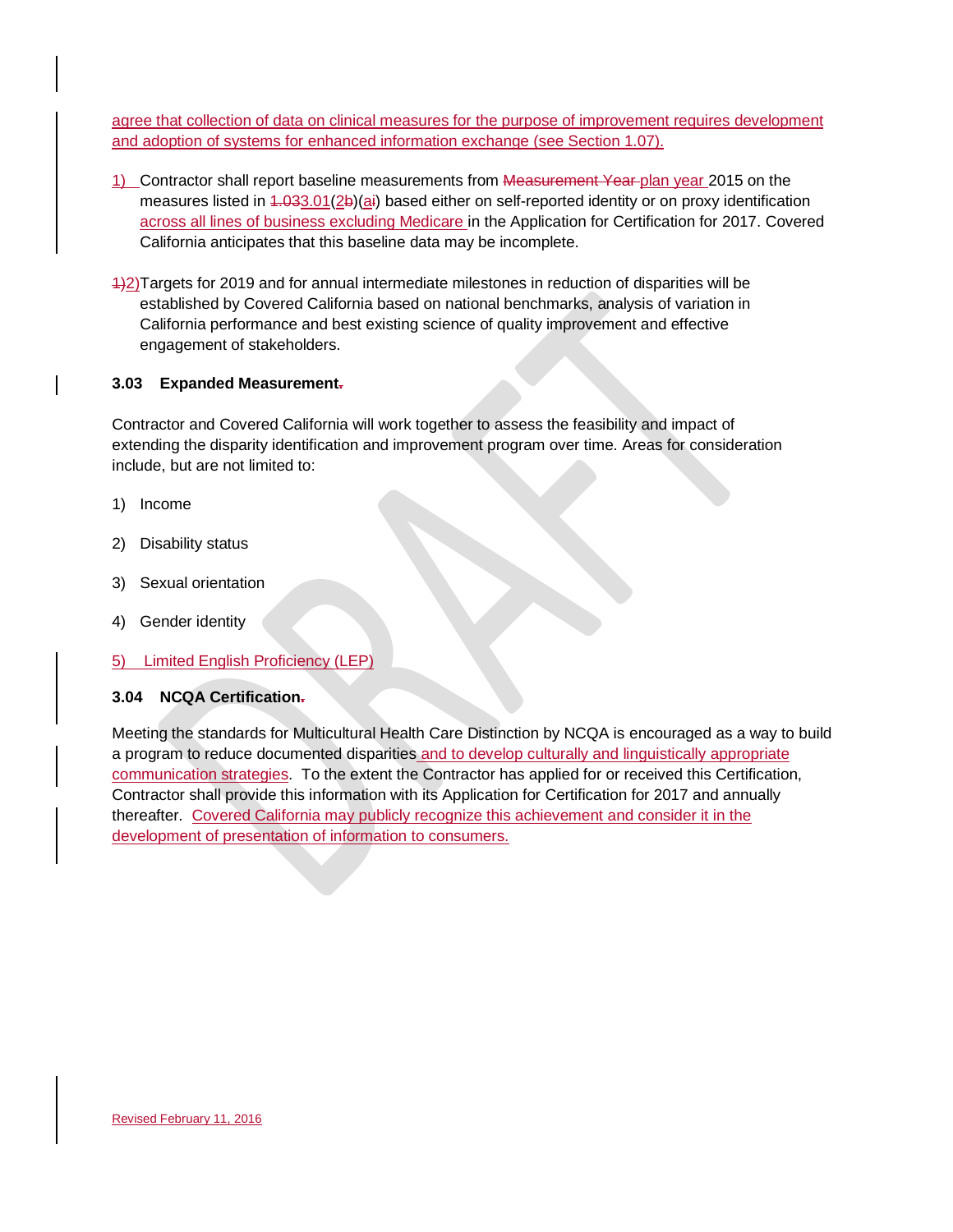# **Article 4. Promoting Development and Use of Effective Care Models.**

Covered California and the Contractor agree that promoting the triple aim to improve the patient care experience including quality and satisfaction, improve the health of the population, and reduce the per capita cost of Covered Services requires a foundation of effectively delivered primary care and integrated services for patients that is data driven, team based and crosses specialties and institutional boundaries. Contractor is required to actively promote the development and use of care models that promote access, care coordination and early identification of at-risk enrollees and consideration of total costs of care. Contractor is required to design networks and payment models for providers serving Covered California Enrollees to reflect these priorities.

In particular, the Covered California's priority models which align with the CMS requirements under the QIS, are:

- 1) Effective primary care services, including assuring that all enrollees have a Personal Care Physician,
- 2) Promotion of Patient Centered Medical Homes (PCMH) which use a patient-centered, accessible, team-based approach to care delivery and member engagement and data-driven improvement as well as integration of care management for patients with complex conditions, and
- 3) Integrated Healthcare Models (IHM) or Accountable Care Organizations, such as those referenced by the Berkeley Forum (2013) that coordinate care for patients across conditions, providers, settings and time, and are paid to deliver good outcomes, quality and patient satisfaction at an affordable cost.

### **4.01 Primary Care Physician Selection.**

Covered California requires Contractor to ensure that all Enrollees either select or be provisionally assigned to a Personal Care Physician by January 1, 2017 and thereafter within 30 days of enrollment into the plan. In the event the Enrollee does not select a Personal Care Physician, Contractor may provisionally assign the enrollee to a Personal Care Physician and the assignment shall be communicated to the Enrollee, providing the enrollee with an opportunity to accept or select an alternative. In the event of an assignment, Contractor shall use commercially reasonable efforts to make assignment to a participating provider consistent with an Enrollee's stated gender, language, ethnic and cultural preferences, and will consider geographic accessibility and existing family member assignment or prior provider assignment. Contractor will confirm adherence to this requirement annually in its Application for Certification including reporting baseline from plan year 2015 in the 2017 Application for Certification.

# **4.02 Patient Centered Medical Home**

A growing body of evidence documents that advanced models of primary care, often called Patient Centered Medical Homes (PCMH) greatly improve the care delivered to patients and foster meeting the triple aim goals.

1) Contractor shall cooperate with Covered California and other contracted health plans in evaluating various PCMH accreditation and certification programs promulgated by national entities as well as other frameworks for determining clinical practice transformation with the goal of adopting a consistent standard definition across covered California's Contracted Health Plans for determining which providers or practices meet the standards for redesigned primary care in Covered California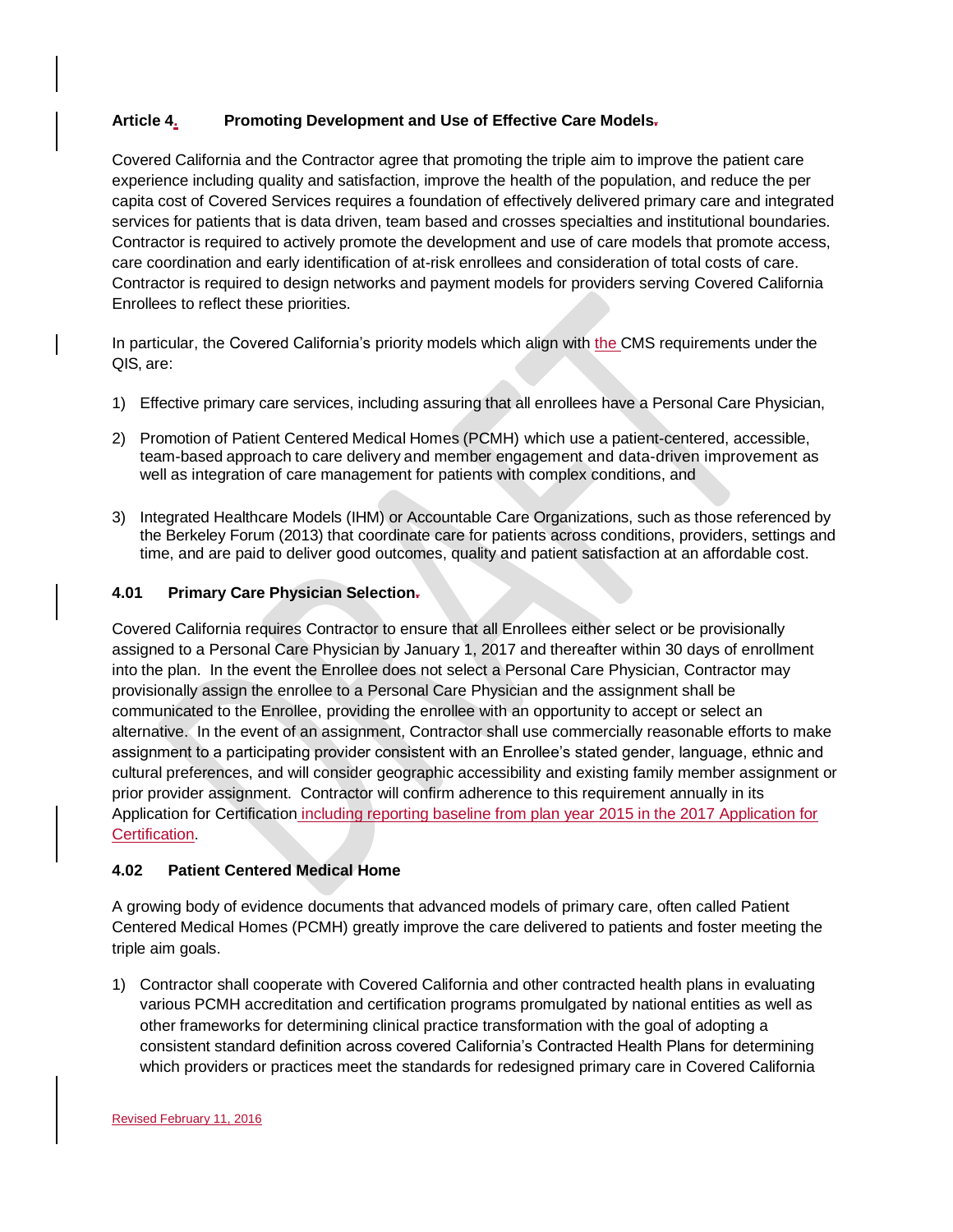networks. Covered California and Contractor agree to engage interested stakeholders including providers in the process of developing this standard definition in preparation for use in the Application for Certification in for 2018. As part of this effort, Contractor agrees to work with Covered California to work to limit the reporting burden on providers.

- 2) Contractor shall describe in its Application for Certification for 2018 a payment strategy for adoption and progressive expansion that creates a business case for PCPs to adopt accessible, data-driven, team-based care (alternatives to face-to-face visits and care provided by non-MDs) with accountability for improving triple aim metrics including total cost of care.
- 3) Contractor shall report in the Application for Certification for 2018:
	- (a) Based on the data provided in the 2018 Application, targets for 2019 based on national benchmarks, analysis of variation in California performance and best existing science of quality improvement and effective engagement of stakeholders.
	- (b) A baseline of the percent of PCPs whose contracts are based on the payment strategy defined in 4.02(2) for primary care services;
	- (c) The number and percent of Covered California enrollees who receive care in such practices;
	- (d) The number and percent of all of the contractorsenrollees in all lines of business excluding Medicare enrolling and who receive care in such practices; and
	- $\left(\frac{a}{e}\right)$  How its payment to PCMH practices differs from those payments made to practices that have not met the standards.

# **4.03 Integrated Healthcare Models (IHM).**

Covered California places great importance on the adoption and expansion of integrated, coordinated and accountable systems of care and is adopting a modified version of the CalPERS definition for Integrated HealthCare Models also known as Accountable Care Organizations (ACOs):

- 1) The IHM is defined as:
	- (a) An integrated organization that coordinates care across the care continuum including multidiscipline physician practices, hospitals and ancillary providers.
	- (b) At least Level three (3) integration, as defined by the Institutes of Medicine (IOM), of certified Electronic Health Record (EHR) technology in both a hospital inpatient and ambulatory setting provided either by a provider organization or by Contractor:
		- i. Ambulatory level of integration will include, at minimum, electronic charts, a data repository of lab results, connectivity to hospitals, partial or operational point of care technology, electronic assistance for ordering, computerized disease registries (CDR), and e-mail.
		- ii. Hospital inpatient level of integration will include, at minimum, lab, radiology, pharmacy, CDR, clinical decision support, and prescription documentation.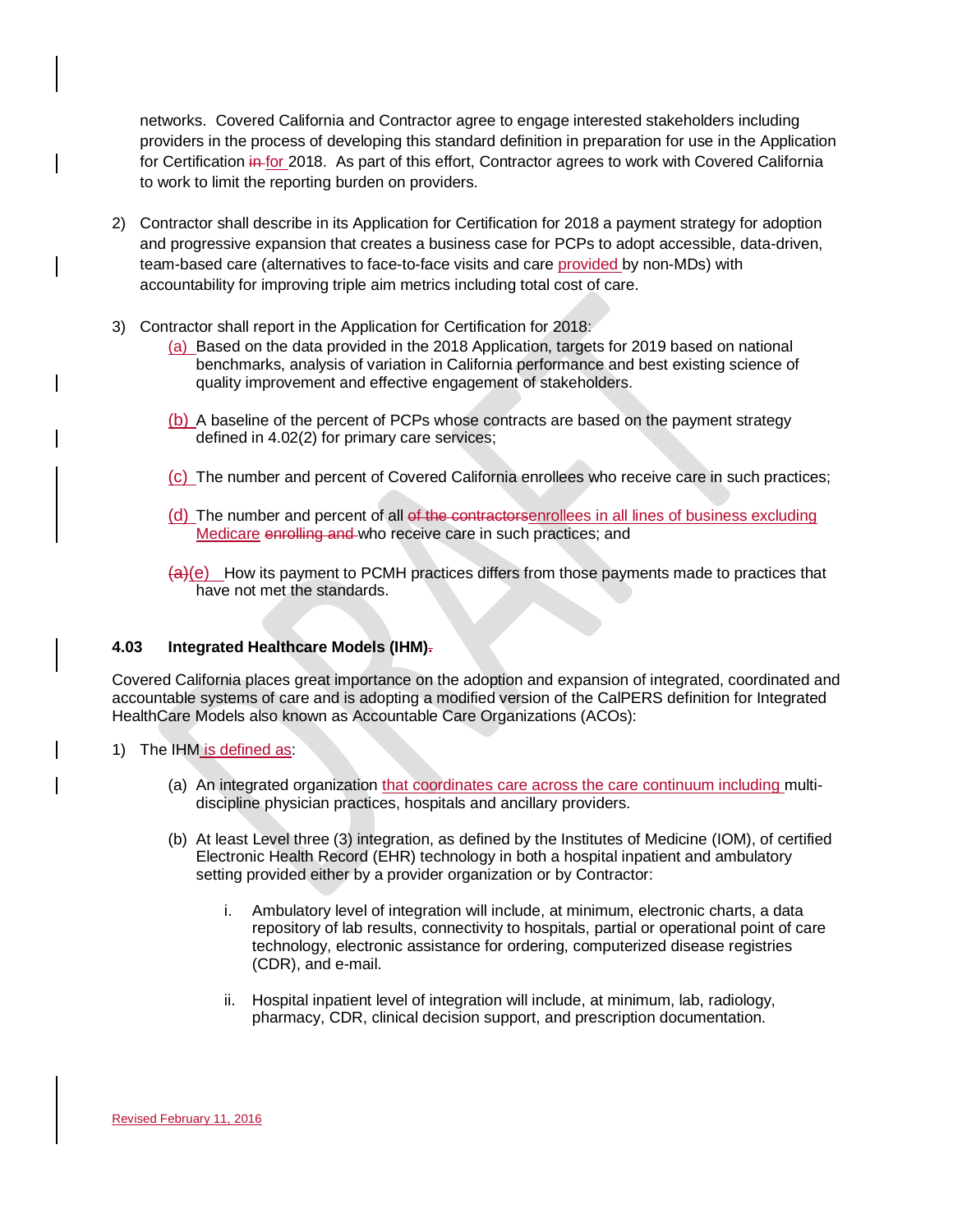- iii. There must be Stage two (2) (Advanced Clinical Processes) of Meaningful Use of the certified EHR within the IHM including:
	- a. Health Information and Data,
	- b. Results Management,
	- c. Order Entry/Management,
	- d. Clinical Decision Support
	- e. Electronic Communications and Connectivity, and
	- f. Patient Support.
- (c) Combined risk sharing arrangements and incentives between Contractor and providers, and among providers across specialties and institutional boundaries, holding the IHM accountable for nationally recognized evidence-based clinical, financial, and operational performance, as well as incentives for improvements in population outcomes. As providers accept more accountability under this provision, Contractors shall be aware of their obligations under Knox Keane to ensure that providers have the capacity to manage the risk.
- 2) Contractor shall provide Covered California with details on its existing or planned integrated systems of care describing how the systems meet the criteria in Article 4.03(1) and including the number and percent of members who are managed under IHMs in its Application for Certification for 2017 and annually thereafter for all lines of business and specific to Covered California enrollees.
- 3) Targets for 2019 and intermediate milestones for 2017-2019 2018 for the percentage of members who select or are attributed to IHMs will be established by Covered California based on national benchmarks, analysis of variation in California performance and best existing science of quality improvement and effective engagement of stakeholders.

### **4.05 Mental and Behavioral Health**

Covered California and Contractor recognize the critical importance of Mental and Behavioral Health Services as part of the broader set of medical services provided to enrollees of Covered California.

Contractor shall report in its annual Application for Certification on the strategies Contractor has implemented and its progress in:

- 1) Making behavioral health services available to Covered California enrollees;
- 2) How it is integrating Behavioral Health Services with Medical Services; and
- 3) These Rreports shall include documenting the percent of services provided under an integrated behavioral health-medical model for Covered California enrollees and for the Contractor's overall covered lives. These reports should include whether these models are implemented in association with PCMH and IHM models or are independently implemented.

### **4.06 Telemedicine and Remote Monitoring**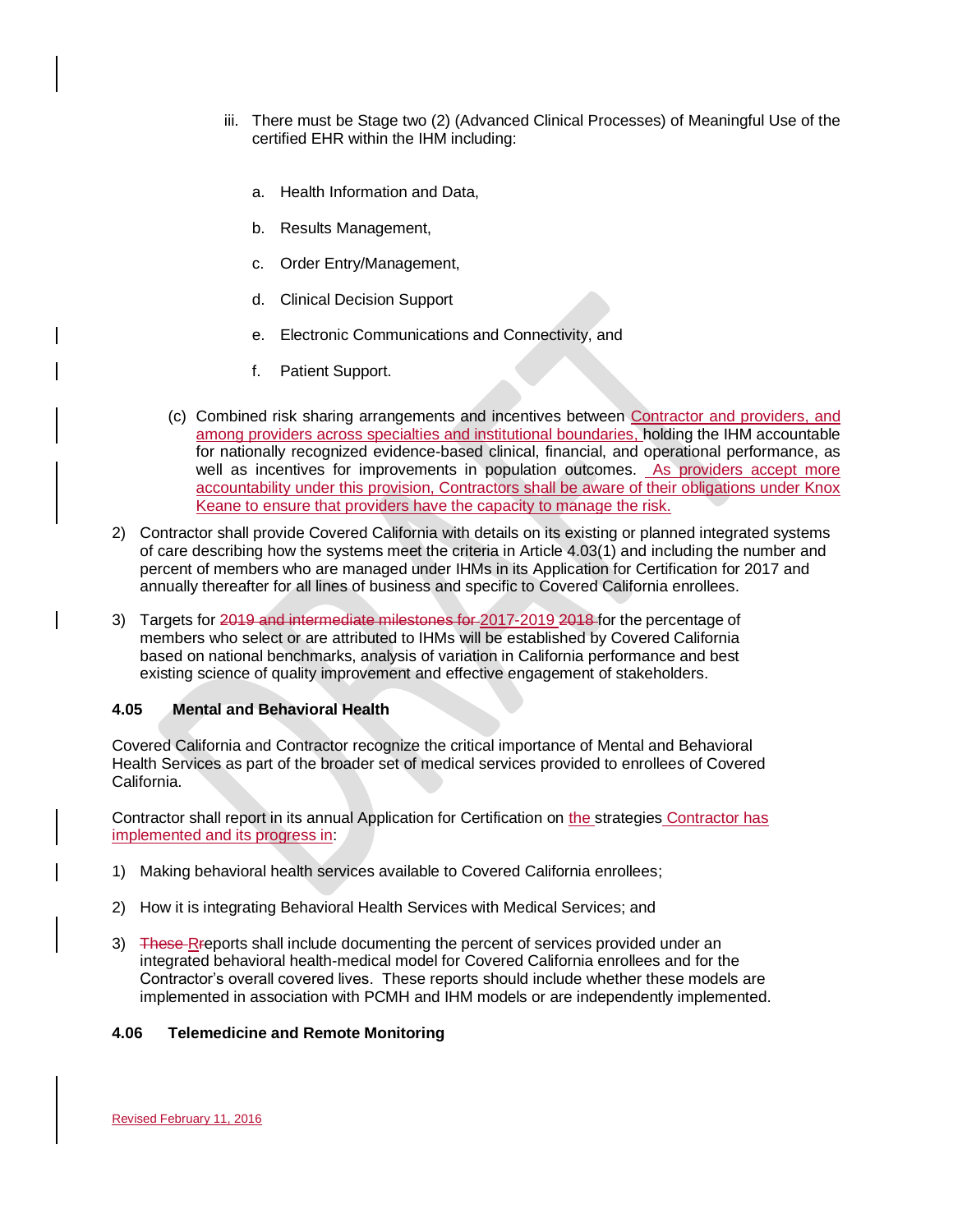Covered California requires the Contractor to report the extent to which the Contractor is supporting and using technology to assist in higher quality, accessible, patient-centered care. Contractor shall report, in its Application for Certification for 2017 and annually thereafter, the utilization for Covered California enrollees and for the Contractor's total covered lives, the number of unique patients and number of separate servicing provided for telemedicine and remote home monitoring.

#### 1) Telemedicine

#### 2) Remote home monitoring

Reporting requirements shall be met through eValue8, but contractor may supplement such reports with data on the efficacy and impact of such utilization. These reports should include whether these models are implemented in association with PCMH and IHM models or are independently implemented.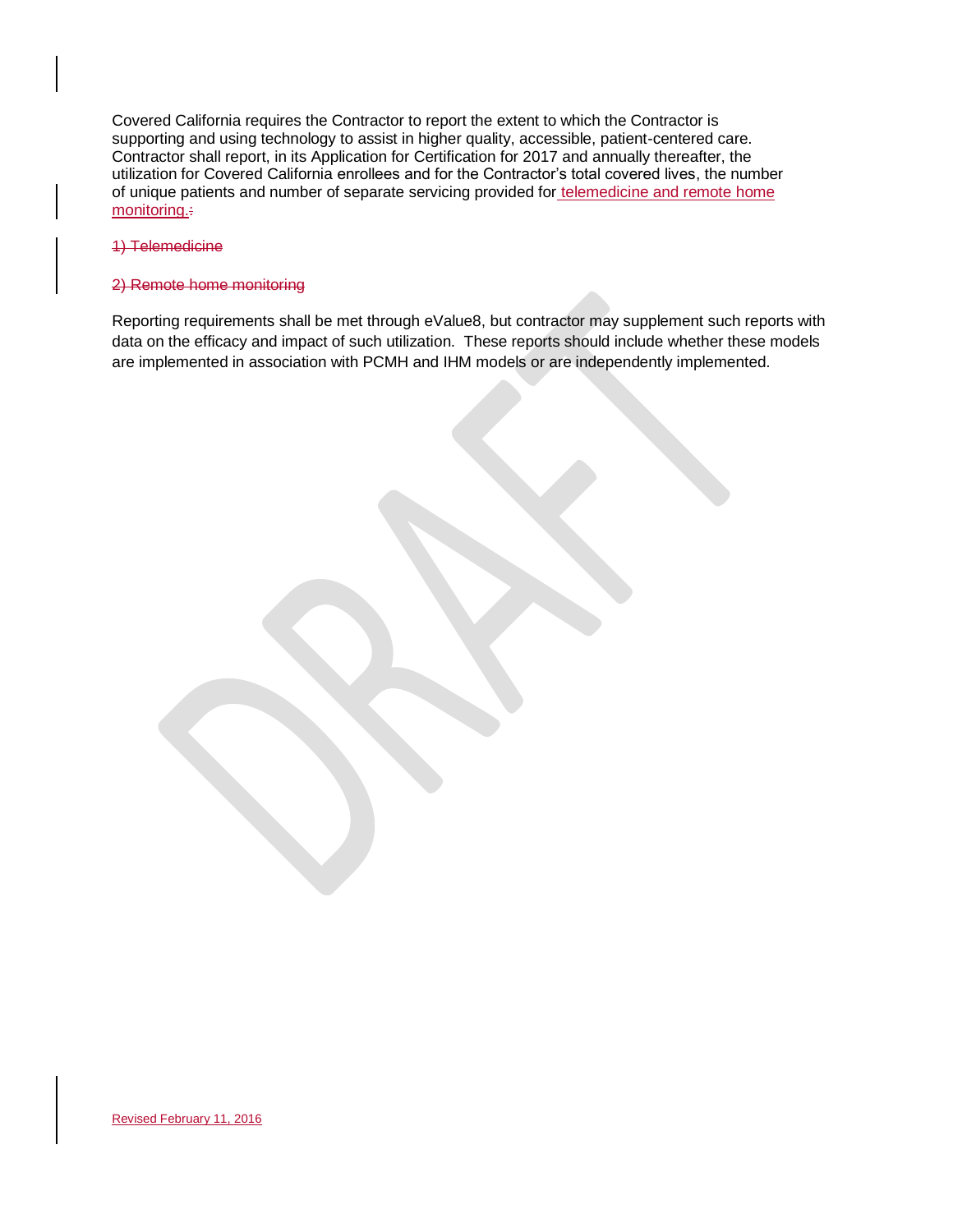# **Article 5. Hospital Quality**

Covered California and Contractor recognize that hospitals have contracts with multiple health plans and are engaged in an array of quality improvement and efficiency initiatives. Hospitals play a pivotal role in providing critical care to those in the highest need and should be supported with coordinated efforts across health plans and purchasers.

### **5.01 Hospital Payments to Promote Quality and Value**

Covered California expects its Contractors to pay differentially differently to promote and reward better quality care rather than pay for volume. Contractor shall:

- 1) Adopt a hospital payment methodology that by 2019 places at least 6 percent of reimbursement for Contractor's entire book of business with each hospital at-risk for quality performance. Each contractor may structure this strategy according to their own priorities such as:
	- (a) The extent to which the payments "at risk" take the form of bonuses, withholds or other penalties; and
	- (b) The metrics that are the basis of such value-payments, such as HACs, readmissions, or satisfaction measured through the Hospital Consumer Assessment of Healthcare Providers and Systems (HCAPS). Contractor is required to select standard measures commonly in use in hospitals and that are endorsed by the National Quality Forum; $\pm$

Contractor shall adopt balancing measures to track, address, and prevent unintended consequences from at-risk payments including exacerbation of health care disparities. Contractor shall report what strategies they are implementing to support hospitals serving at-risk populations in achieving target performance.

Implementation of this requirement may differ for integrated delivery systems and require alternative mechanisms for tying payment to performance.

- 2) Contractor shall report in its annual Application for Certification the:
	- (a) Amount, structure and metrics for hospital payment strategy;
	- (b) The percent of network hospitals operating under contracts reflecting this payment methodology;
	- (c) The total dollars and percent or best estimate of hospital payments that are tied to this strategy; and
	- $(d)$  The dollars and percent or best estimate that is respectively paid or withheld to reflect value. The hospital payments to promote value shall be distinct from shared-risk and performance payments to hospitalization related to their participating in IHMs as described in Article 4.03.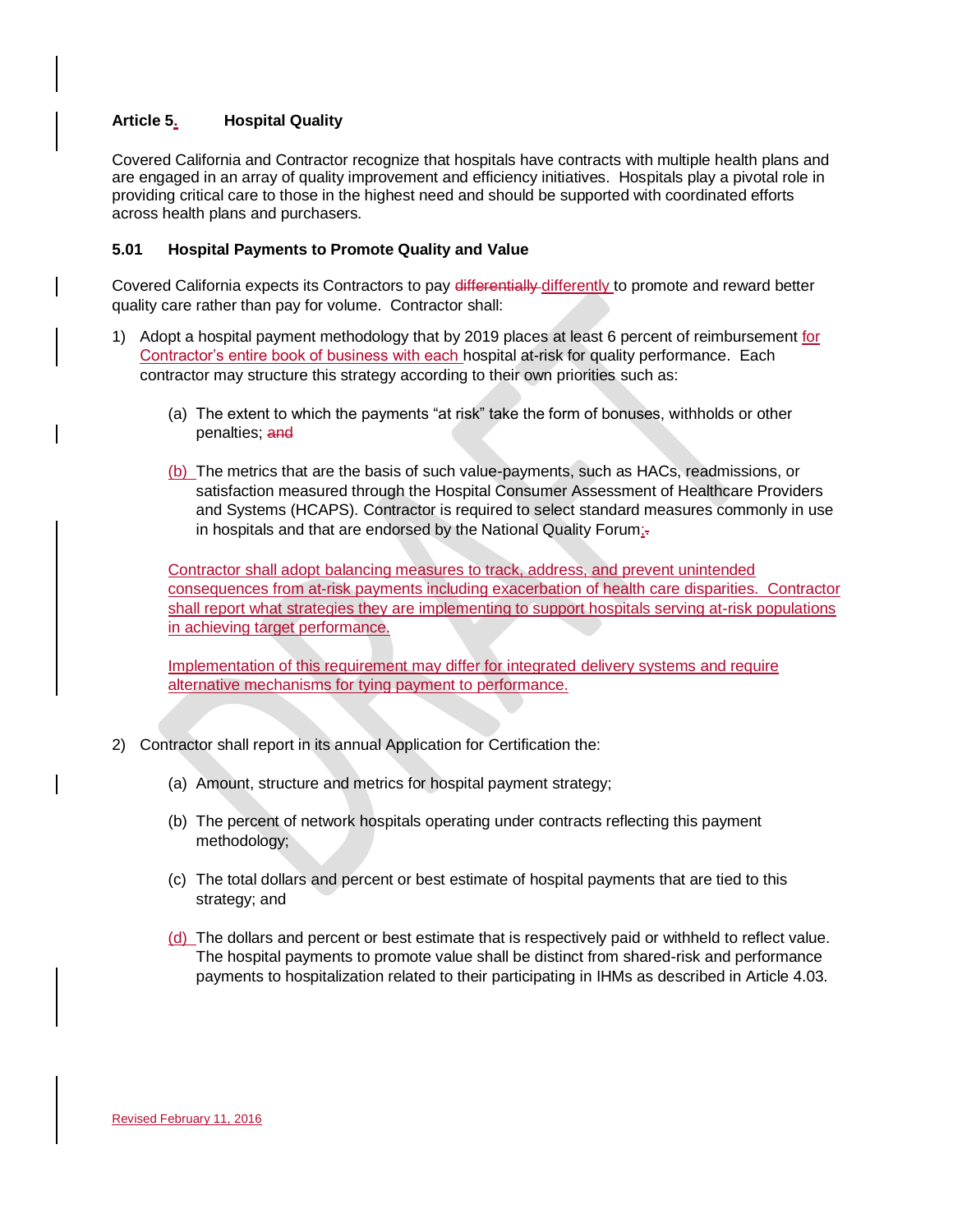### **5.02 Hospital Patient Safety**

Contractor agrees to work with Covered California to support and enhance hospital's efforts to promote safety for their patients.

- 1) Contractor shall report in its Application for Certification for 2017 baseline rates of specified Hospital Acquired Conditions (HACs) for each of its network hospitals. In order to obtain the most reliable measurement, minimize the burden on hospitals and in the interest of promoting common measurement, Contractor shall employ best efforts to base this report on clinical data such as is reported by hospitals to the National Healthcare Safety Network (NHSN), California Department of Public Health (CDPH) and to CMS under the Partnership for Patients initiative.
- 2) Prior to its Application for Certification for 2018, target rates for 2019 and for annual intermediate milestones for each HAC measured at each hospital will be established by Covered California based on national benchmarks, analysis of variation in California performance and best existing science of quality improvement and effective engagement of stakeholders.
- 3) The HACs that are the subject of these initiatives are:
	- (a) Catheter Associated Urinary Tract Infection (CAUTI);
	- (b) Central Line Associated Blood Stream Infection (CLABSI);
	- (c) Surgical Site Infection (SSI) with focus on colon;
	- (d) Adverse Drug Events (ADE) with focus on hypoglycemia, inappropriate use of blood thinners, and opioid overuse; and
	- (e) Clostridium difficile [colitis](http://www.webmd.com/ibd-crohns-disease/ulcerative-colitis/default.htm) (C. Diff) infection.
- 4) The subject HACs may be revised in future years; Covered California expects to include Sepsis Mortality at such time as the standardized CMS definition and measurement strategy has been tested and validated.
- 5) Covered California expects Contractor to only contract with hospitals that demonstrate they provide quality care and promote the safety of Covered California enrollees. To meet this expectation, by contract year 2018, Covered California will work with its contracted plans and with California's hospitals to identify area of "outlier poor performance" based on variation analysis of HAC rates. For contract year 2019, Contractors will be expected to either exclude hospitals that demonstrate outlier poor performance on safety from provider networks serving Covered California or to document each year in its Application for Certification the rationale for continued contracting with each hospital that is identified as a poor performing outlier on safety and efforts the hospital is undertaking to improve its performance.

# **5.03 Appropriate Use of C-Sections**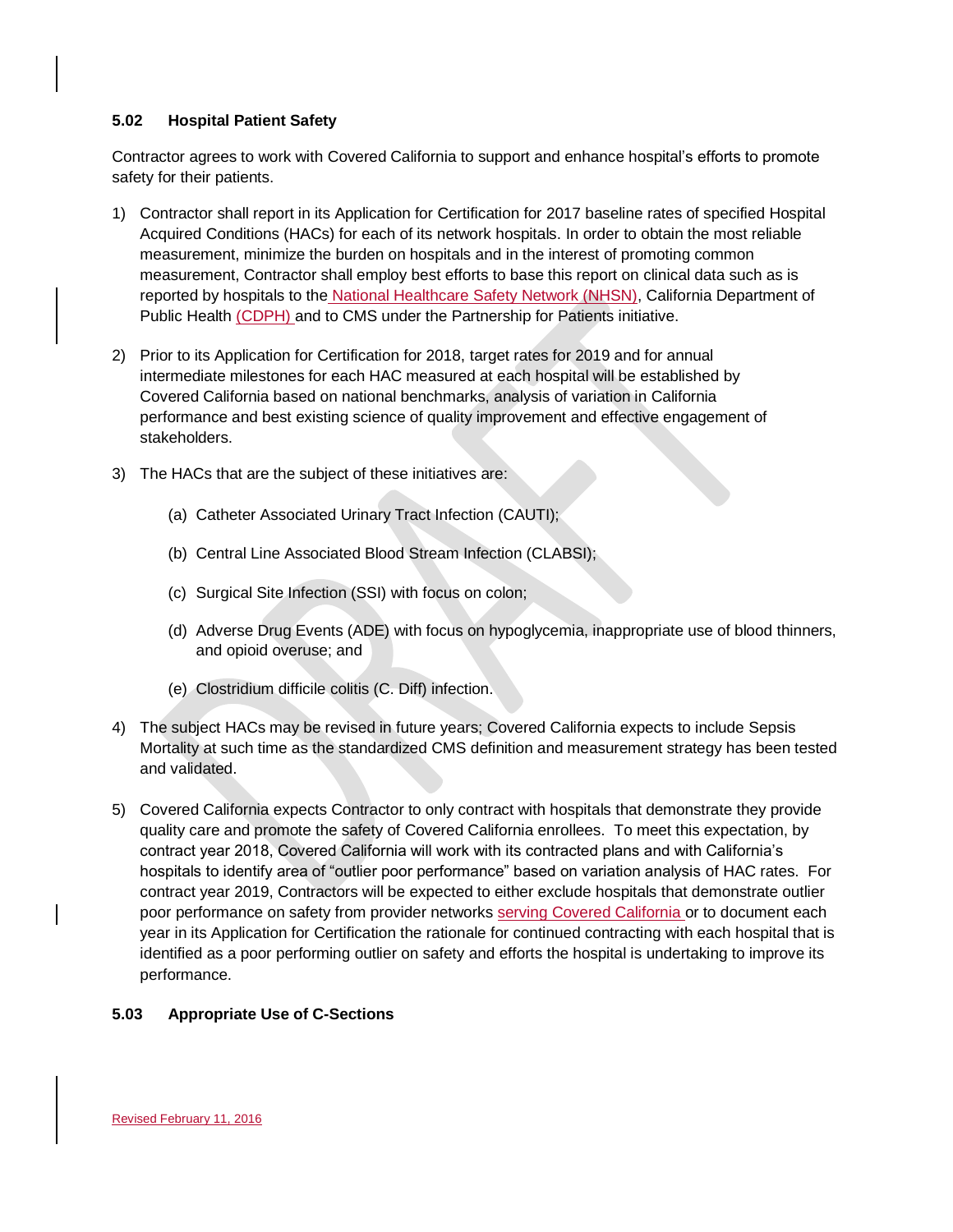Contractor agrees to actively participate in the statewide effort to promote the appropriate use of Csections. This ongoing initiative sponsored by Covered California, DHCS and CalPERS as well as major employers is coordinated with CalSIM, and has adopted the goal of reducing NTSV (Nulliparous, Term Singleton, Vertex) C-section rates to meet or exceed the national Healthy People 2020 target of 23.9 per cent for each hospital in the state by 2019. In addition to actively participating in this collaborative, Contractor shall:

- 1) Work collaboratively with Covered California to promote and encourage all in-network hospitals that provide maternity services to enroll in the California Maternity Quality Care Collaborative (CMQCC) Maternal Data Center (MDC).
- 2) Report in its Application for Certification for 2017, and annually thereafter, the C-section rate for NTSV deliveries and the overall C-Section rate for each of its network hospitals for the hospital's entire census and the C-section rate for all of the Contractors delivering at each hospital.
- 3) Adopt a payment methodology progressively to include all contracted physicians and hospitals such that by 2019 payment is structured to support only medically necessary care and there is no financial incentive to perform C-sections. Contractor shall report on its design and the percent of hospitals contracted under this model in its Application for Certification for 2017 and annually thereafter.
- 4) Covered California expects Contractor to only contract with hospitals that demonstrate they provide quality care and promote the safety of Covered California enrollees. Effective with the Application for Certification for 2019 Contractors will be expected to either exclude hospitals that are unable to achieve an NTSV C-section rate below 23.9 per cent from provider networks or to document each year in its Application for Certification the rationale for continued contracting with each hospital that has an NTSV C-Section rate above 23.9% and efforts the hospital is undertaking to improve its performance.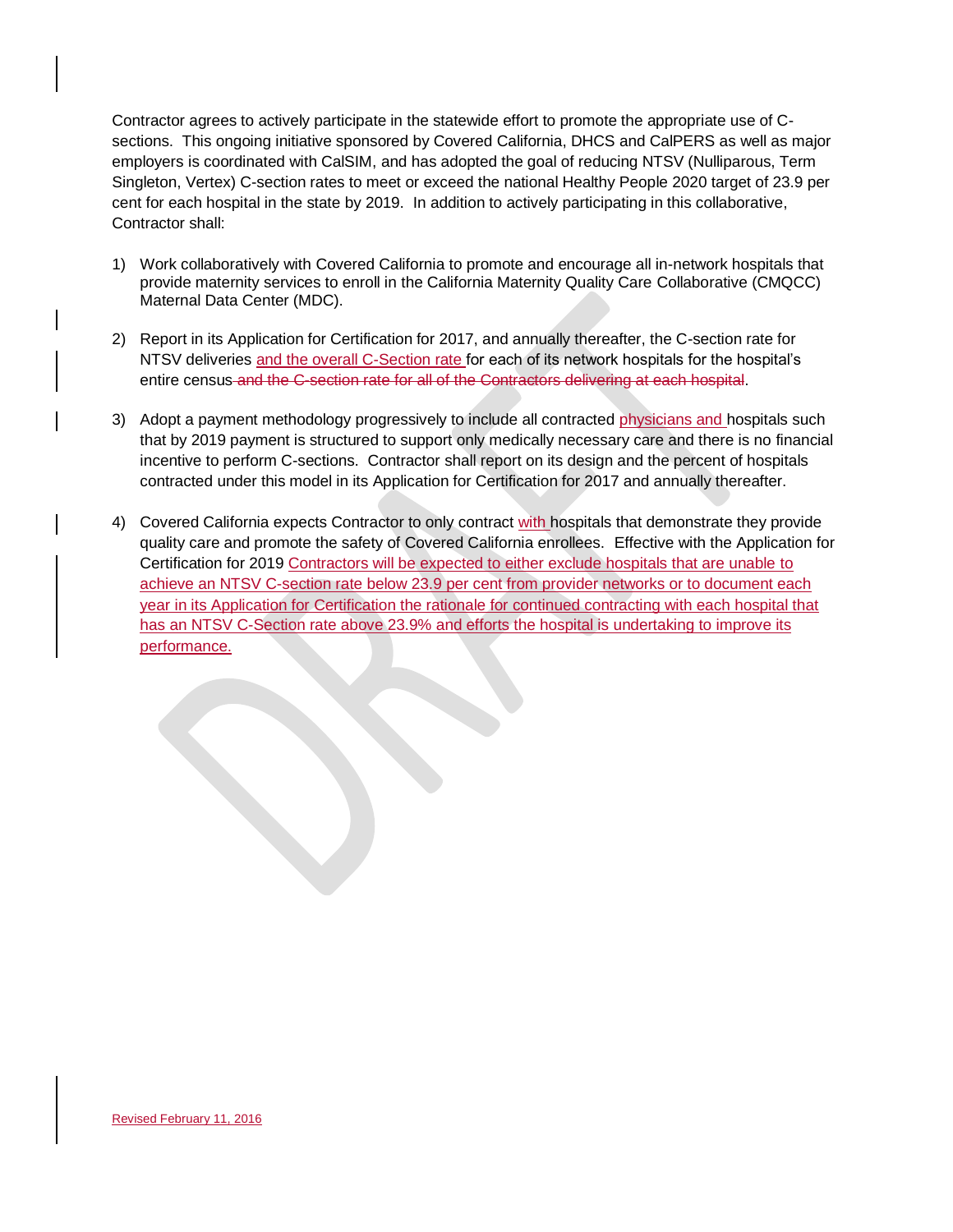# **Article 6. Population Health: Preventive Health, Wellness and At-Risk Enrollee Support**

Covered California and Contractor recognize that access to care, timely preventive care, coordination of care, and early identification of high risk enrollees are central to the improvement of Enrollee health. Contractor and Covered California shall identify ways to increase access and coordination of care and agree to work collaboratively to achieve these objectives.

# **6.01 Health and Wellness Services.**

Contractor shall ensure Plan Enrollees have access to preventive health and wellness services. For the following services, Contractor shall identify Enrollees who are eligible, notify Enrollees of their availability, and report utilization:

- 1) Necessary preventive services appropriate for each enrollee and shall report to Covered California the number and percent of members who take advantage of their wellness benefit for Covered California enrollees and the number and percent for contractor's Contractor's entire book of business;
	- (a) In the Application for Certification for 2017, and annually thereafter, Contractor will report utilization
	- (b) Targets for 2018 and annually thereafter milestones in percent of the population that uses annual preventive visits will be established by Covered California based on national benchmarks, analysis of variation in California performance and best existing science of quality improvement and effective engagement of stakeholders.
- 2) Tobacco cessation intervention, inclusive of evidenced-based counseling and appropriate pharmacotherapy, if applicable; and shall report to Covered California the number and percent of its members who take advantage of the tobacco cessation benefit for Covered California enrollees and the number and percent for Contractor's entire book of business;
	- (a) In the Application for Certification for 2017 and annually thereafter, Contractor will report utilization
	- (b) Targets for 2018 and annually thereafter milestones in use of Tobacco cessation interventions will be established by Covered California based on national benchmarks, analysis of variation in California performance and best existing science of quality improvement and effective engagement of stakeholders.
- 3) Obesity management, if applicable shall report to Covered California the number and percent of its members who take advantage of their wellness benefit for Covered California enrollees and the number and percent for contractor's entire book of business;
	- (a) In the Application for Certification for 2017 and annually thereafter, Contractor will report utilization
	- (b) Targets for 2018 and annually thereafter milestones for use of Obesity management services will be established by Covered California based on national benchmarks, analysis of variation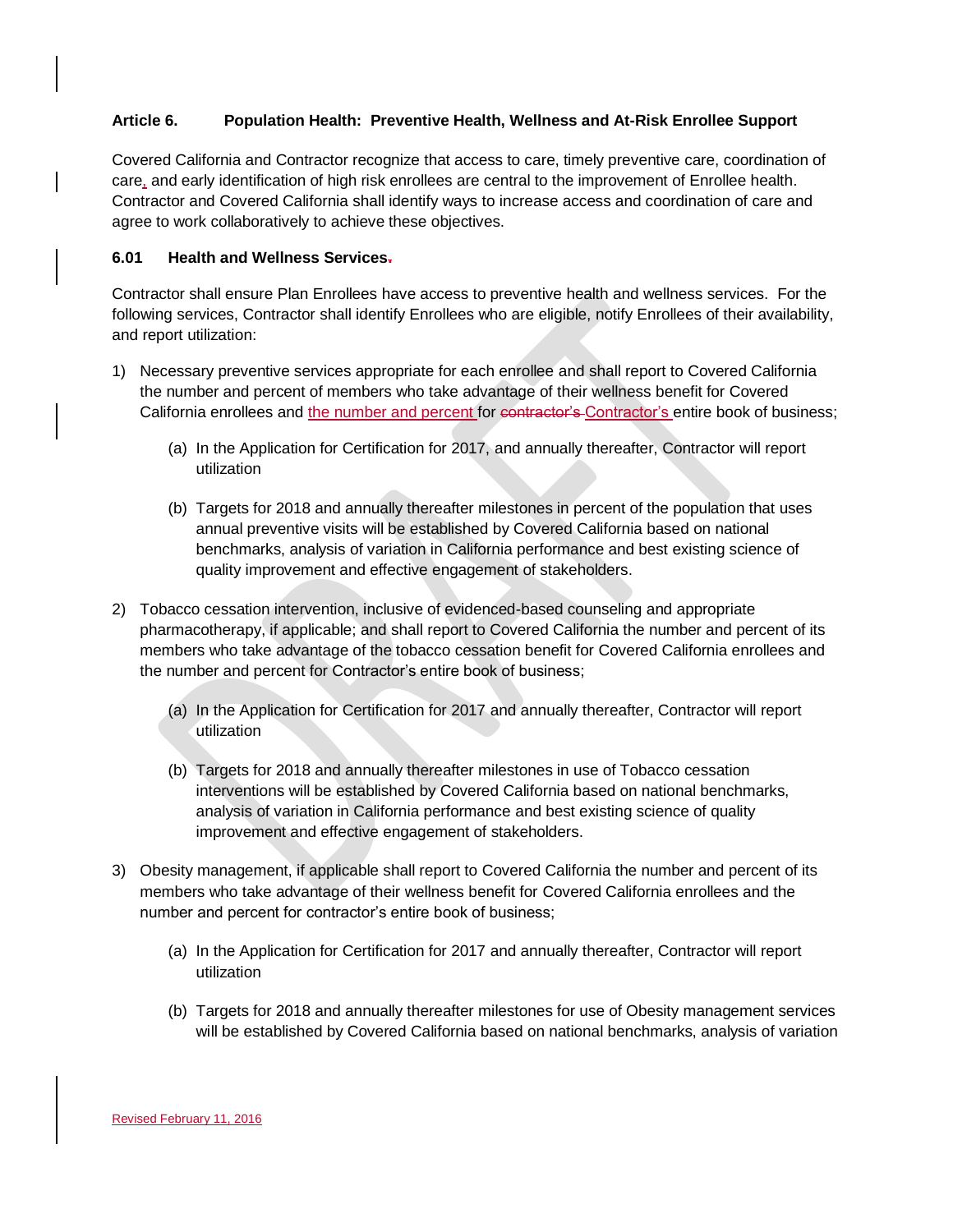in California performance and best existing science of quality improvement and effective engagement of stakeholders.

- 4) To ensure the Enrollee health and wellness process is supported, Contractor will report on the following:
	- (a) Health and wellness communication processes delivered to: all Enrollees (across all lines of business), Covered California-specific enrollees, and applicable Participating Providers, that take into account cultural and linguistic diversity,
	- (b) Processes to incorporate Enrollee's health and wellness information into Contractor's data and information specific to each individual Enrollee. This Enrollee's data is Contractor's most complete information on each Enrollee and is distinct from the Enrollee's medical record maintained by the providers.

# **6.02 Community Health and Wellness Promotion.**

Covered California and Contractor recognize that promoting better health for Plan Enrollees also requires engagement and promotion of community-wide initiatives that foster better health, healthier environments and the promotion of healthy behaviors across the community. The Contractor is encouraged to support community health initiatives that have undergone or are being piloted through systematic review to determine effectiveness in promoting health and preventing disease, injury, or disability and have been recommended by the Community Preventive Services Task Force.

Contractor shall report annually in its Application for Certification the initiatives, programs and/or projects that it supports that promote wellness and better community health for Covered California enrollees, and Contractor's overall population as well as those that specifically reach beyond the Contractor's Enrollees. Such reports shall include available results of evaluations of these community programs including clinical or other impact and efficacy.

Such programs may include, but are not limited to,

- 1) Partnerships with local, state or federal public health departments such as Let's Get Healthy California
- 2) CMS Accountable Health Communities
- 3) Voluntary health organizations which operate preventive and other health programs such as CalFresh
- 4) Hospital activities undertaken under the Community Health Needs Assessment required every three years under the Affordable Care Act.

Contractor shall report annually in its Application for Certification the initiatives, programs and/or projects that it supports that promote wellness and better community health for Covered California enrollees, and Contractor's overall population as well as those that specifically reach beyond the Contractor's Enrollees. Such reports shall include available results of evaluations of these community programs including clinical or other impact and efficacy.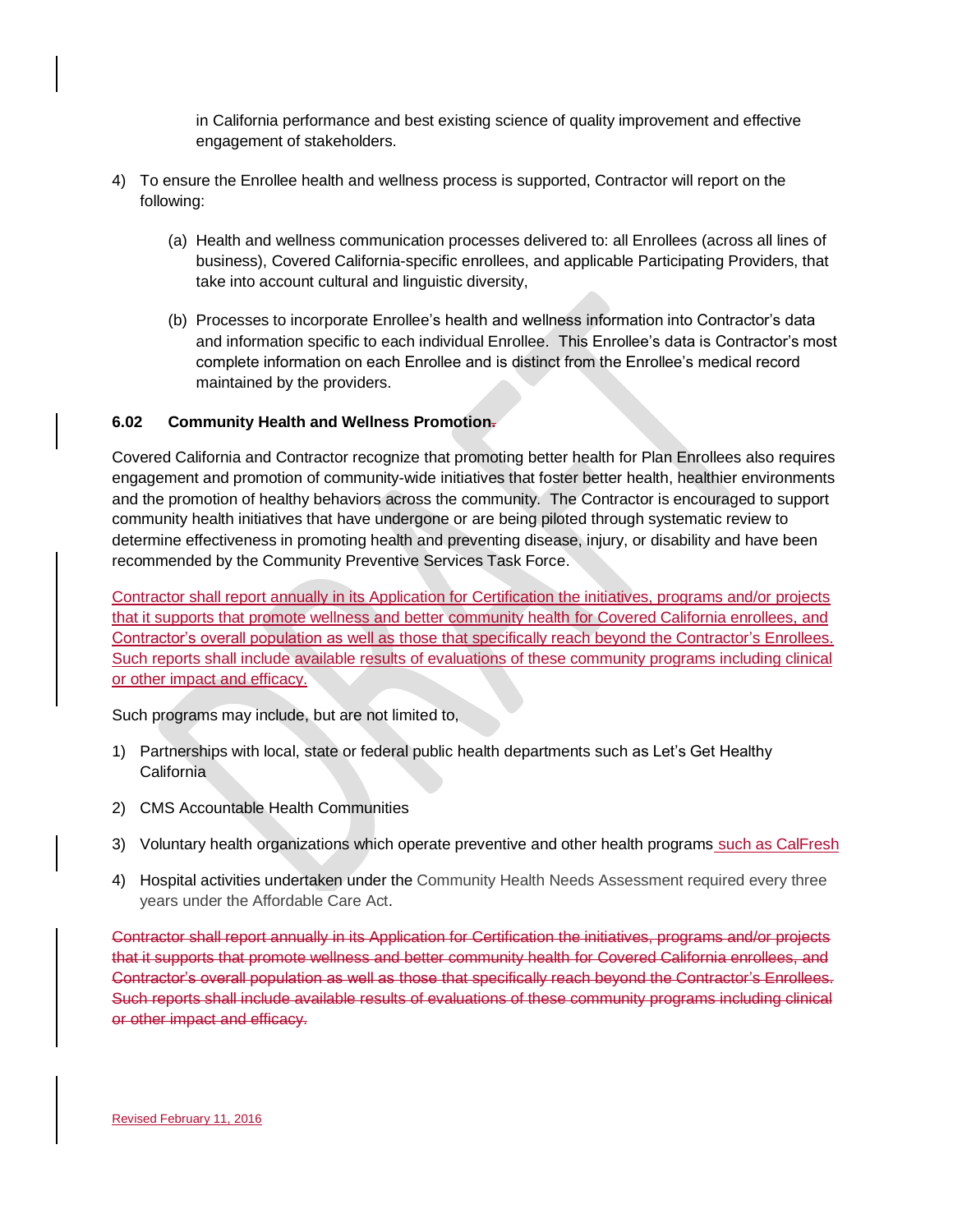# **6.03 Determining Enrollee Health Status and Use of Health Assessments.**

Contractor shall demonstrate the capacity and systems to collect, maintain and use individual information about Covered California Plan Enrollees' health status and behaviors in order to promote better health and to better manage Enrollees' health conditions.

To the extent the Contractor uses or relies upon Health Assessments to determine health status, Contractor shall offer, upon initial enrollment and on a regular basis thereafter, a Health Assessment to all Plan Enrollees over the age of 18, including those Plan Enrollees that have previously completed such an assessment. If a Health Assessment tool is used, Contractor should select a tool that adequately evaluates Plan Enrollees current health status and provides a mechanism to conduct ongoing monitoring for future intervention(s).

# **6.04 Reporting to and Collaborating with Covered California Regarding Health Status.**

Contractor shall provide to Covered California, in a format that shall be mutually agreed upon, information on how it collects and reports, at both individual and aggregate levels, changes in Covered California Plan Enrollees' health status. Reporting may include a comparative analysis of health status improvements across geographic regions and demographics.

Contractor shall report to Covered California its process to monitor and track Plan Enrollees' health status, which may include its process for identifying individuals who show a decline in health status, and referral of such Plan Enrollees to Contractor care management and chronic condition program(s) as defined in Section 5.046.05, for the necessary intervention. Contractor shall annually report to Covered California the number of Plan Enrollees who are identified through their selected mechanism and the results of their referral to receive additional services.

# **6.05 Supporting At-Risk Enrollees Requiring Transition.**

Contractor shall have an evaluation and transition plan in place for the Enrollees of Covered California enrollees into or from employer-sponsored insurance, through Medi-Cal, Medicare or other insurance coverage who require therapeutic provider and formulary transitions. Contractor shall also support transitions in the reverse direction. The plan will include the following:

- 1) Identification of in-network providers with appropriate clinical expertise or any alternative therapies including specific drugs when transitioning care;
- 2) Clear process(es) to communicate Enrollee's continued treatment using a specific therapy, specific drug or a specific provider when no equivalent is available in-network;
- 3) Where possible, advance notification and understanding of out-of-network provider status for treating and prescribing physicians; and
- 4) A process to allow incoming Enrollees access to Contractor's formulary information prior to enrollment.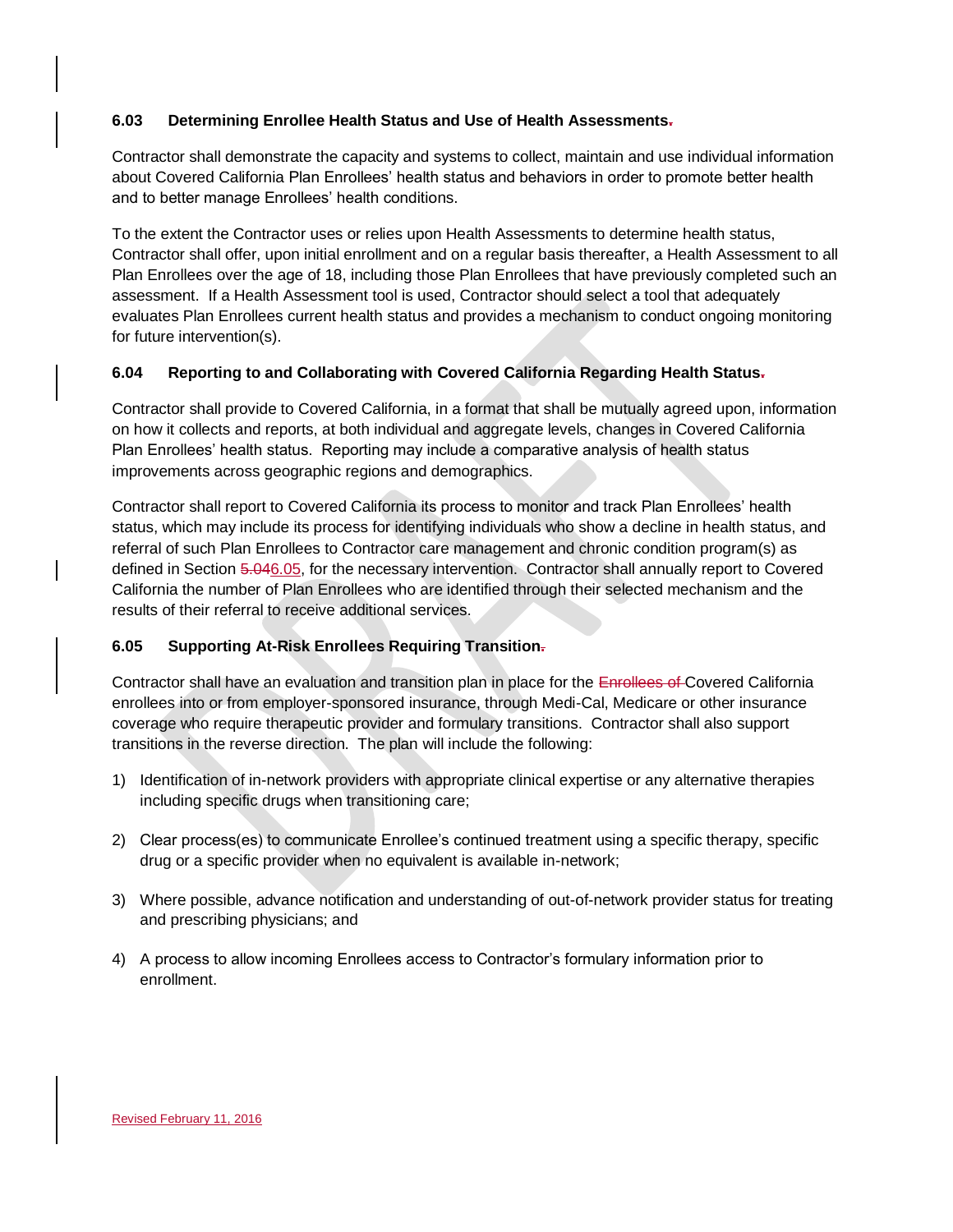### **6.06 Identification and Services for At-Risk Enrollees.**

Contractor agrees to identify and proactively manage the Plan Enrollees with existing and newly diagnosed chronic conditions and who are most likely to benefit from well-coordinated care ("At-Risk Enrollees"). Contractor agrees to support disease management activities at the plan or health care provider level that meet standards of accrediting programs such as NCQA. Contractor will target at-risk enrollees, typically with one or more conditions, including, but not limited to, diabetes, asthma, heart disease or hypertension. Contractor shall provide Covered California with a documented process, care management plan and strategy for targeting and managing At-Risk Enrollees. Such documentation may include the following:

- 1) Methods to identify and target At-Risk Enrollees;
- 2) Description of Contractor's predictive analytic capabilities to assist in identifying At-Risk Plan Enrollees who would benefit from early, proactive intervention;
- 3) Communication plan for known At-Risk Enrollees to receive information prior to provider visit, including the provision of culturally and linguistically appropriate communication;
- 4) Process to update At-Risk Enrollee medical history in the Contractor maintained Plan Enrollee health profile;
- 5) Process for sharing registries of enrollees with their identified risk (within limits for sharing PHI under HIPAA or other relevant statutes) with appropriate accountable providers, especially the enrollee's PCP.
- 6) Mechanisms to evaluate access within provider network, on an ongoing basis, to ensure that an adequate network is in place to support a proactive intervention and care management program for At-Risk Enrollees;
- 7) Care and network strategies that focus on supporting a proactive approach to At-Risk Plan Enrollee intervention and care management. Contractor agrees to provide Covered California with a documented plan and include "tools" and strategies to supplement and/or expand care management and provider network capabilities, including an expansion and/or reconfiguration of specialties or health care professionals to meet clinical needs of At-Risk Enrollees;
- 8) Data on number of individuals identified and types of services provided.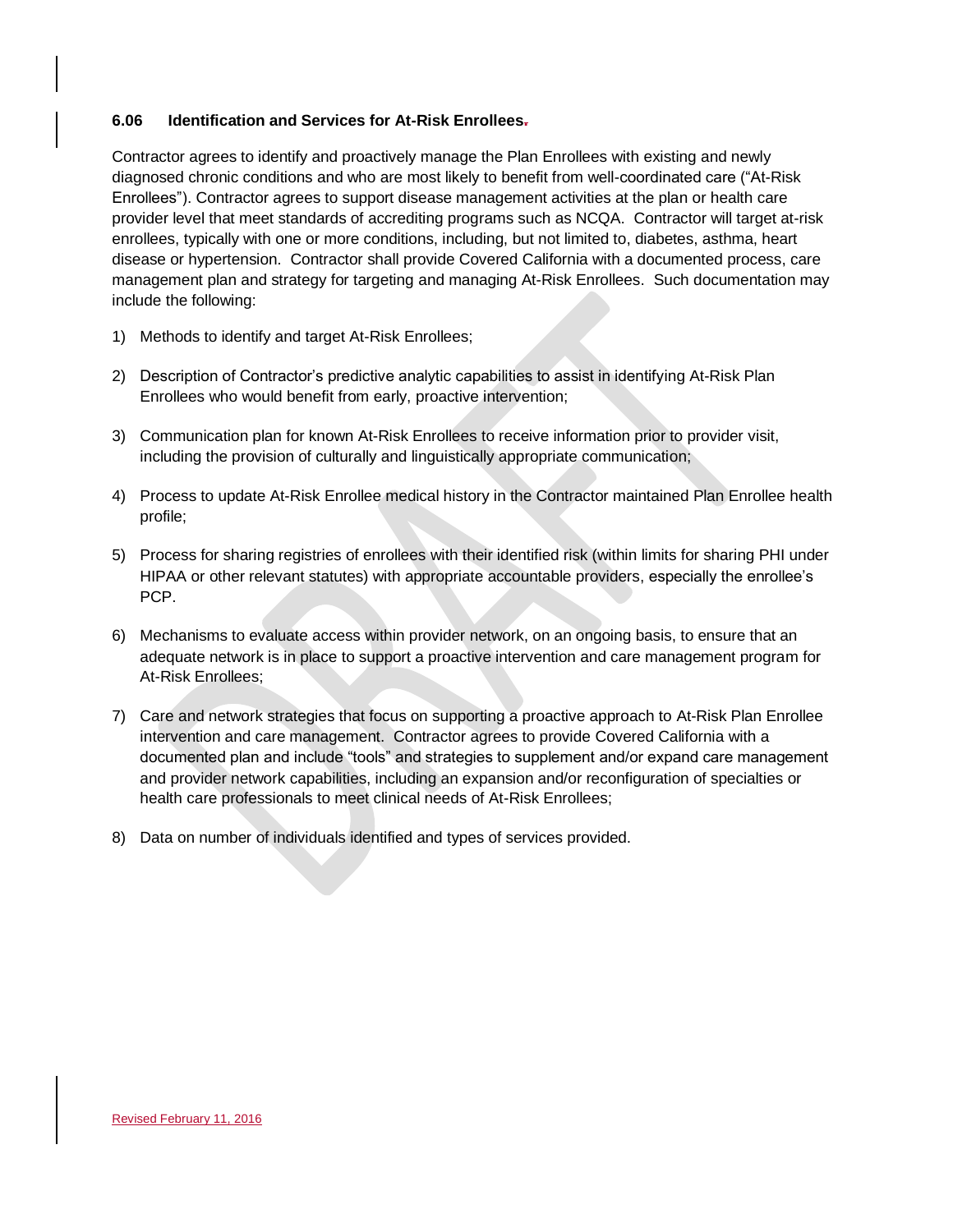# **Article 7. Patient-Centered Information and Support**

Empowering consumers with knowledge to support healthcare decision-making is a crucial part of Covered California mission and naturally promotes the Triple Aim by supporting decisions consistent with the Enrollee's values and preferences and fostering consumer's access to care.

Covered California and Contractor agree that valid, reliable, and actionable information relating to the cost and quality of healthcare services is important to Enrollees, Covered California, and Providers.

Thus, Covered California expects that Contractor will participate in activities necessary to provide this information to consumers. The specifics of this phased approach are described in Section 7.01 below.

### **7.01 Enrollee Healthcare Services Price and Quality Transparency Plan.**

- 1) In the Application for Certification for 2017, Contractor will report its planned approach to providing healthcare shopping cost and quality information available to all members enrolled in Contractor's Covered California population. Covered California recognizes that timeline and expectations will differ, based on variables such as Contractor membership size and current tool offerings. Regardless of how the requirement is fulfilled, the common elements at the end point of each Contractor plan submission will include:
	- (a) Cost information:
		- i. Enable consumers to view their cost share for common elective specialty, and hospital services and prescription drugs specific to their plan product. Also provide real time information on member accumulation toward deductible(s), when applicable, and out of pocket maximums. Health Savings Account (HSA) users' information shall include account deposit and withdrawal/payment amounts.
		- ii. Allowed charges for all network providers, including the facility and physician cost, for common elective specialty, and hospital services, or comparable clear statement of patient's specific share at each provider. Commonly used service information should be organized in ways that are meaningful for consumers to understand.
		- iii. Provider-specific costs for care delivered in the inpatient, outpatient, and ambulatory surgery/facility settings; such information shall include the facility name, address, and contact information.

(b) Quality information:

- Enable consumers to compare providers based on quality performance in selecting a personal care physician or for common elective specialty and hospital services.
- Covered California expects Contractor to base quality measurement on nationally endorsed quality information in accordance with the principles of the Patient Charter for Physician Performance Measurement.
- $\ddot{h}$ iii. As an interim step prior to integrating quality measurement into provider chooser tools, quality information can be provided by linking to: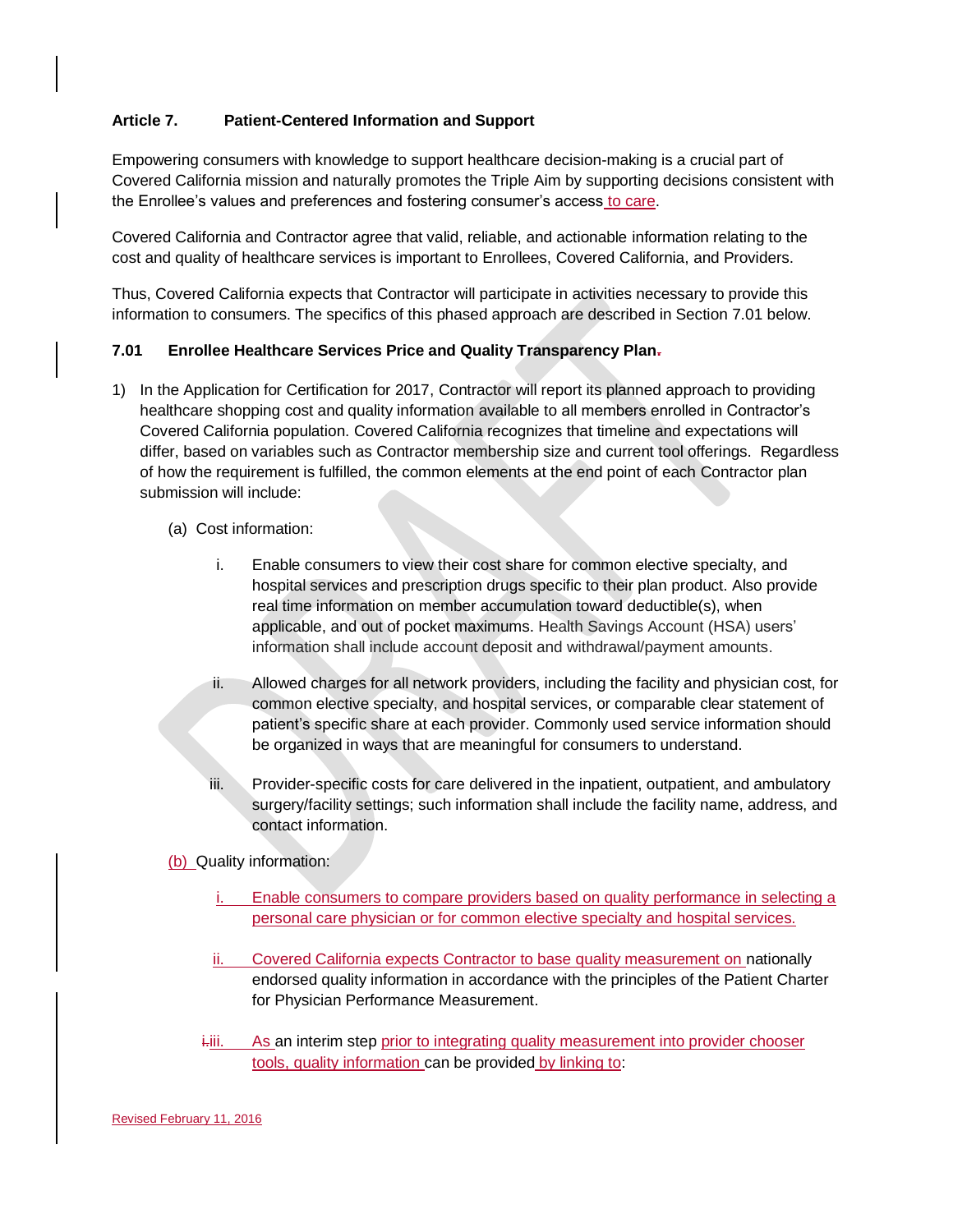- a. The California Office of the Patient Advocate (www.opa.ca.gov/)
- b. The Department of Insurance Healthcare Compare [\(www.consumerreports.org/cro/health/california-health-cost-and-quality--](http://(www.consumerreports.org/cro/health/california-health-cost-and-quality---consumer-reports/index.htm) [consumer-reports/index.htm\)](http://(www.consumerreports.org/cro/health/california-health-cost-and-quality---consumer-reports/index.htm)
- c. CMS Hospital Compare Program [\(https://www.medicare.gov/hospitalcompare/search.html\)](https://www.medicare.gov/hospitalcompare/search.html)
- d. CMS Physician Quality Reporting System [\(https://www.cms.gov/Medicare/Quality-Initiatives-Patient-Assessment-](https://www.cms.gov/Medicare/Quality-Initiatives-Patient-Assessment-Instruments/PQRS/index.html?redirect=/pqri/)[Instruments/PQRS/index.html?redirect=/pqri/\)](https://www.cms.gov/Medicare/Quality-Initiatives-Patient-Assessment-Instruments/PQRS/index.html?redirect=/pqri/)
- iv. In addition, Contractor shall recognize California hospitals that have achieved target rates for Hospital Acquired Conditions (HACs) and NTSV C-Section utilization and Hospital Acquired Conditions (HACs) as defined in Article 5, Sections 5.01-02 and 5.0203.
- (c) Health Insurance Benefit Information. Contractor shall make available personalized benefitspecific information to all enrollees that shall include accumulations of expenses applicable to deductible and maximizing out-of-pocket.

If Contractor enrollment exceeds 100,000, the cost and quality information shall be provided through an online tool easily accessible across a variety of platforms, which shall be available by 20192017. If Contractor enrollment is under 100,000, the information may be provided by alternative means such as a call center.

- 2) Contractor shall in its annual Application for Certification:
	- (a) Report the number and percent of unique Covered California member healthcare shopper users, and total users for each of the consumer tools offered across all lines of business, for the reporting period.
	- (b) User experience with the tool (or equivalent service such as a call center) from a representative sample of users who respond to a survey which includes a user overall satisfaction with rating. Include separate results for Covered California users and all lines of business.
	- (c) Contractor will provide access and log in credentials for Covered California staff per mutually agreeable terms to safeguard Contractor proprietary information and services.

### **7.03 Enrollee Personalized Health Record Information.**

- 1) In its Application for Certification for 2017, Contractor shall report the extent to which enrollees can easily access personal health information or shall submit its plan to provide such access through such tools as a Personal Health Record (PHR) or other "patient portal".
- 2) The content of such PHRs includes: medical records; billing and payment records; insurance information; clinical laboratory test results; medical images, such as X-rays; wellness and disease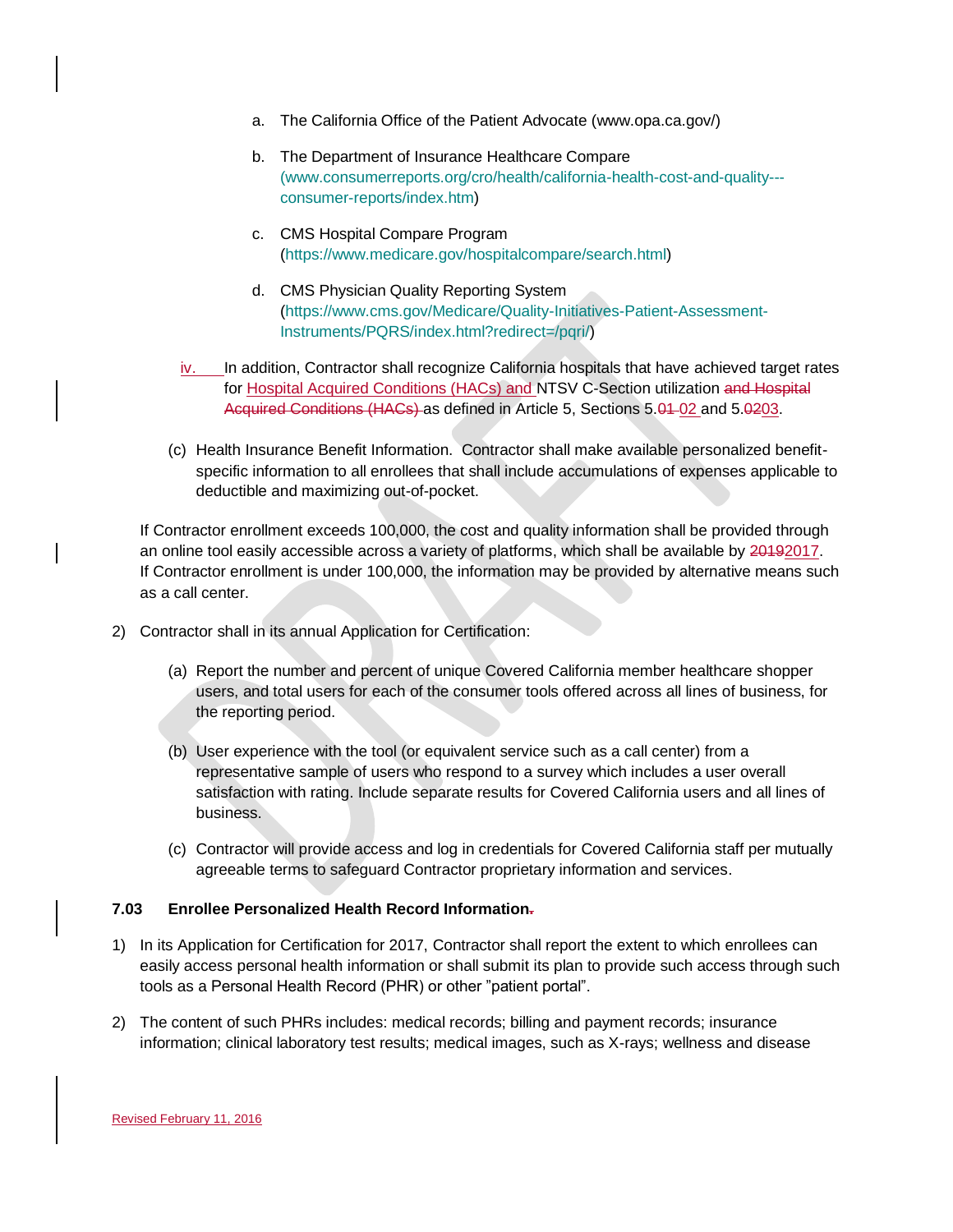management program files; and clinical case notes; and other information used to make decisions about individuals.

- 3) Targets for 2019 and for annual intermediate milestones for Enrollee use of personal health information will be established by Covered California based on national benchmarks, analysis of variation in California performance and best existing science of quality improvement and effective engagement of stakeholders.
- 4) Contractor will provide access and log in credentials for Covered California staff per mutually agreeable terms to safeguard Contractor proprietary information and services.

# **7.04**. **Enrollee Shared Decision-Making.**

Covered California requires deployment of decision-making tools to support Enrollees in understanding their medical diagnosis and treatment options to aid in discussion with their provider. Educating members on their diagnosis and alternative treatment options is a powerful evidence-based approach to reducing overuse or misuse of clinical interventions.

Contractor agrees to promote and encourage patient engagement in shared decision-making with contracted providers.

- 1) Contractor shall report in its annual Application for Certification specific information to Covered California regarding the number of Plan Enrollees who have accessed consumer information and/or have participated in a shared decision-making process prior to reaching an agreement on a treatment plan. For example, Contractor may adopt shared-decision-making practices for preference-sensitive conditions, including but not limited to breast cancer, prostate cancer, and knee and hip replacements, that feature patient-decision-making aids in addition to physician opinions and present trade-offs regarding quality or length of life.
- 2) Contractor shall report the percentage of Enrollees with identified health conditions above who received information that allowed the Enrollee to share in the decision-making process prior to agreeing to a treatment plan.
- 3) Contractor shall report in its annual Application for Certification participation in these programs and their results, including clinical, patient experience and costs impacts and to the extent collected provide the results to Covered California.

# **7.05 Reducing Overuse through Choosing Wisely.**

Contractor shall participate in the statewide workgroup on Overuse sponsored by Covered California, DHCS and CalPERS. This multi-stakeholder work group facilitated by IHA, will leverage Choosing Wisely decision aids to support efforts to drive appropriate use of:

- 1) C- Sections for low risk (NTSV) deliveries
- 2) Opioid overuse and misuse, and
- 3) Imaging for low back pain.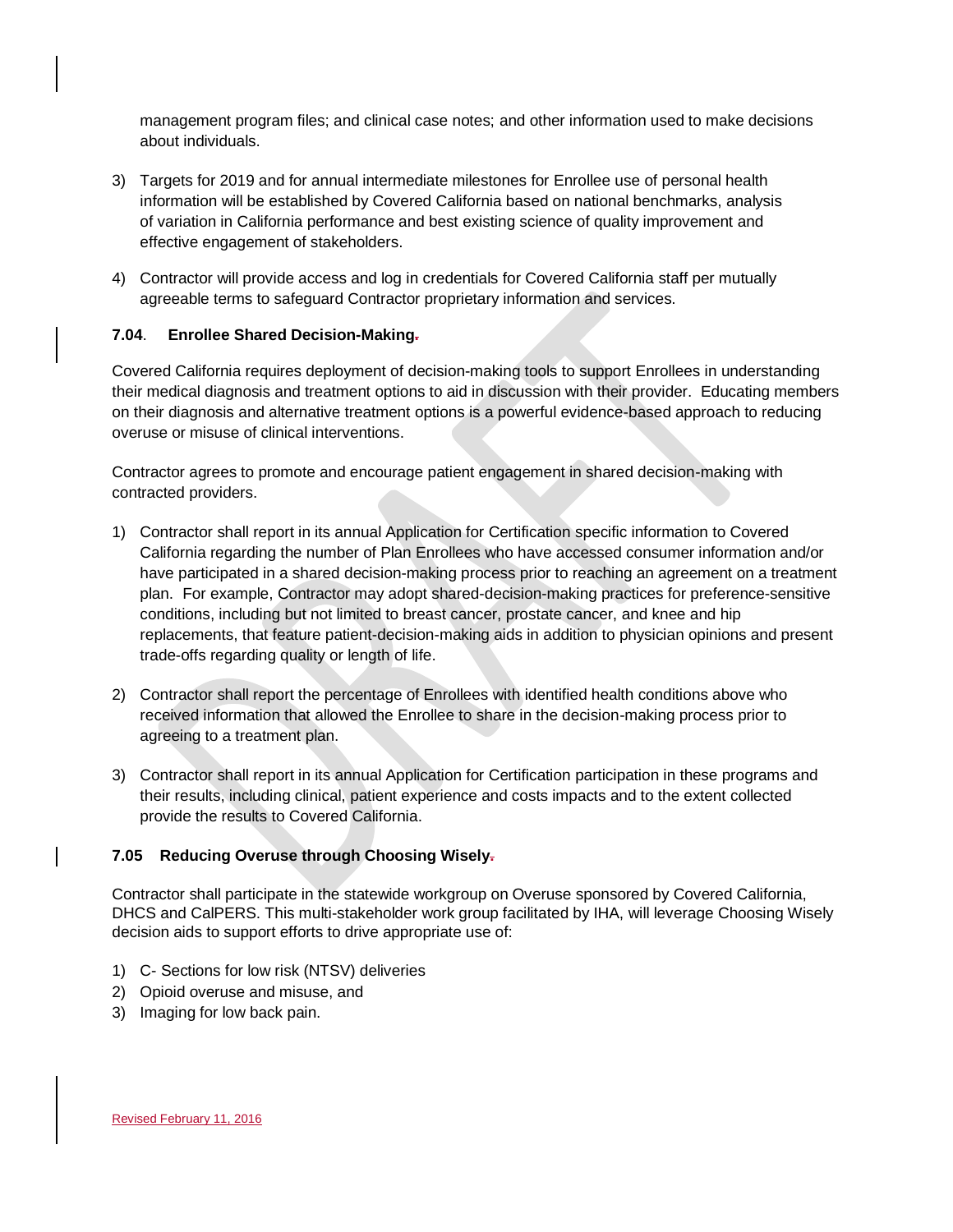The mechanism for reduction of NTSV C-Sections will be participation in the California State Initiative Model (CalSIM) Maternity Care Initiative, with the target of ensuring all network hospitals achieve rates of 23.9 percent or less by 2020. (seeSee section 5.0403)

Improvement strategies and targets for 2019 as well as for annual intermediate milestones in reductions of overuse of opioids and imaging for low back pain will be established by Covered California in collaboration with other stakeholders participating in the workgroup based on national benchmarks, analysis of variation in California performance and best existing science of quality improvement and effective engagement of stakeholders.

Revised February 11, 2016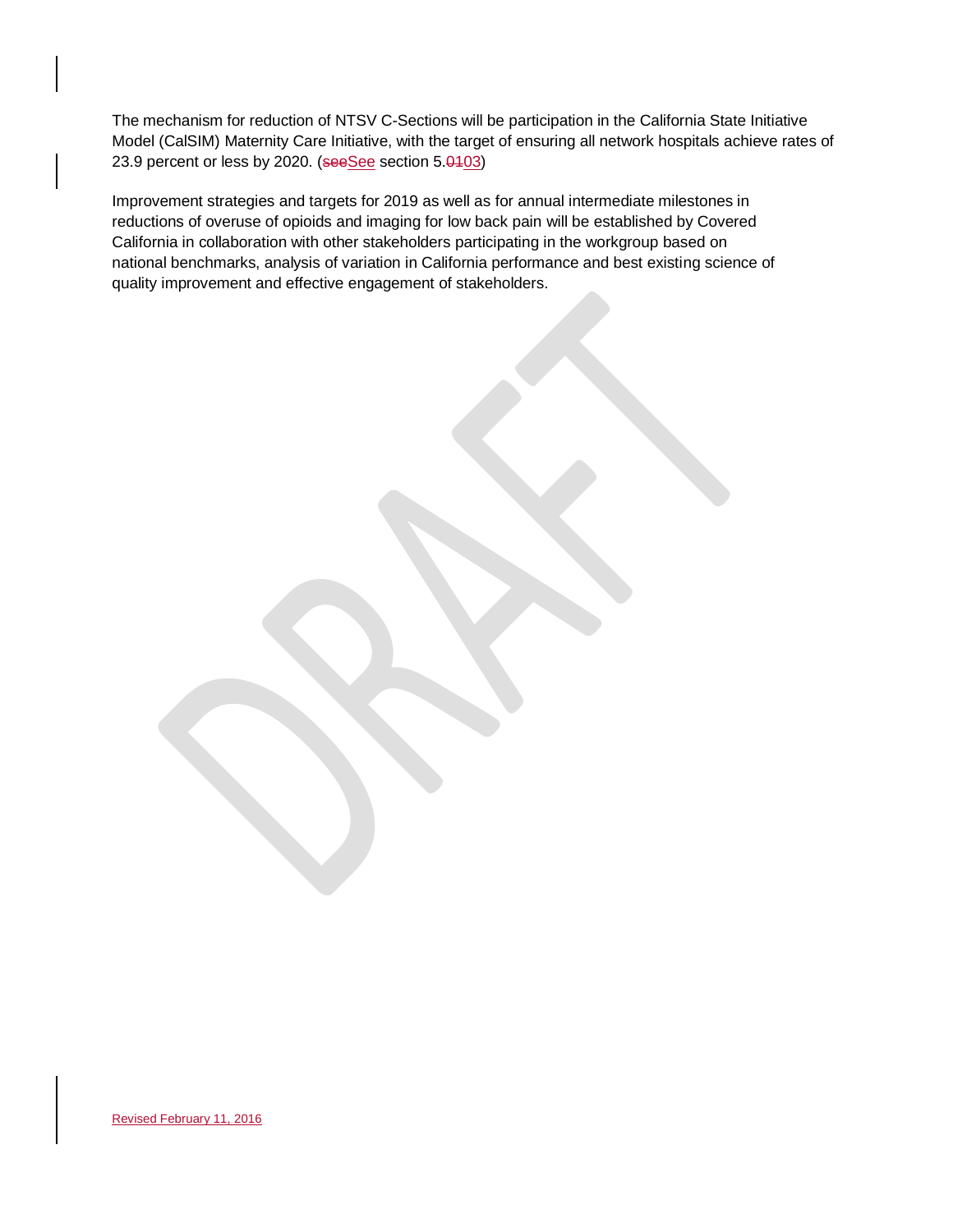# **Article 8. Payment Incentives to Promote Higher Value Care**

### **8.01 Reward-based Consumer Incentive Programs.**

Contractor may, to the extent permitted by law, maintain or develop a Reward-based Consumer Incentive Program to promote evidence-based, optimal care for Plan Enrollees with identified chronic conditions. To the extent Contractor implements such a program for Plan Enrollees and to the extent such information is known, Contractor shall report participation rates and outcomes results, including clinical, patient experience and cost impacts, to Covered California.

# **8.02 Value-Based Reimbursement Inventory and Performance.**

Contractor agrees to implement value-based reimbursement methodologies to providers within networks contracted to serve Covered California. Value-based reimbursement methodologies will include those payments to hospitals and physicians that are linked to quality metrics, performance, costs and/or value measures and should include the Contractor's entire book of business with the provider.

- 1) Among the strategies for which Covered California has established requirements for payment strategies to support delivery system reforms are:
	- (a) Advanced Primary Care or Patient-Centered Medical Homes (4.0102)
	- (b) Integrated Healthcare Models  $(4.0203)$
	- (c) Appropriate use of C-sections (5.0103)
	- (d) Hospital Quality Patient Safety (5.0302)
- 2) In addition to those required payment strategies above,  $t\overline{t}$  he Contractor shall report in its annual Application for Certification an inventory and evaluation of the impact of other value-based payment models it is implementing including:
	- (a) The percentage of total valued-based reimbursement to providers, by provider and provider type.
	- (b) The total number of Contractor Plan Enrollees accessing participating providers reimbursed under value-based payment methodologies.
	- (c) The percentage of total Contractor Network Providers participating in value-based provider payment programs.
	- $\frac{dA}{a}$  Direct participation or alignment with CMMI innovative payment models such as the Oncology or Joint Replacement model.
	- $\left\langle \Theta \right\rangle$ (b) Adoption of new Alternative Payment Models associated with the implementation of the Medicare Access & [CHIP](http://www.insurekidsnow.gov/chip/index.html) Reauthorization Act of 2015 (MACRA)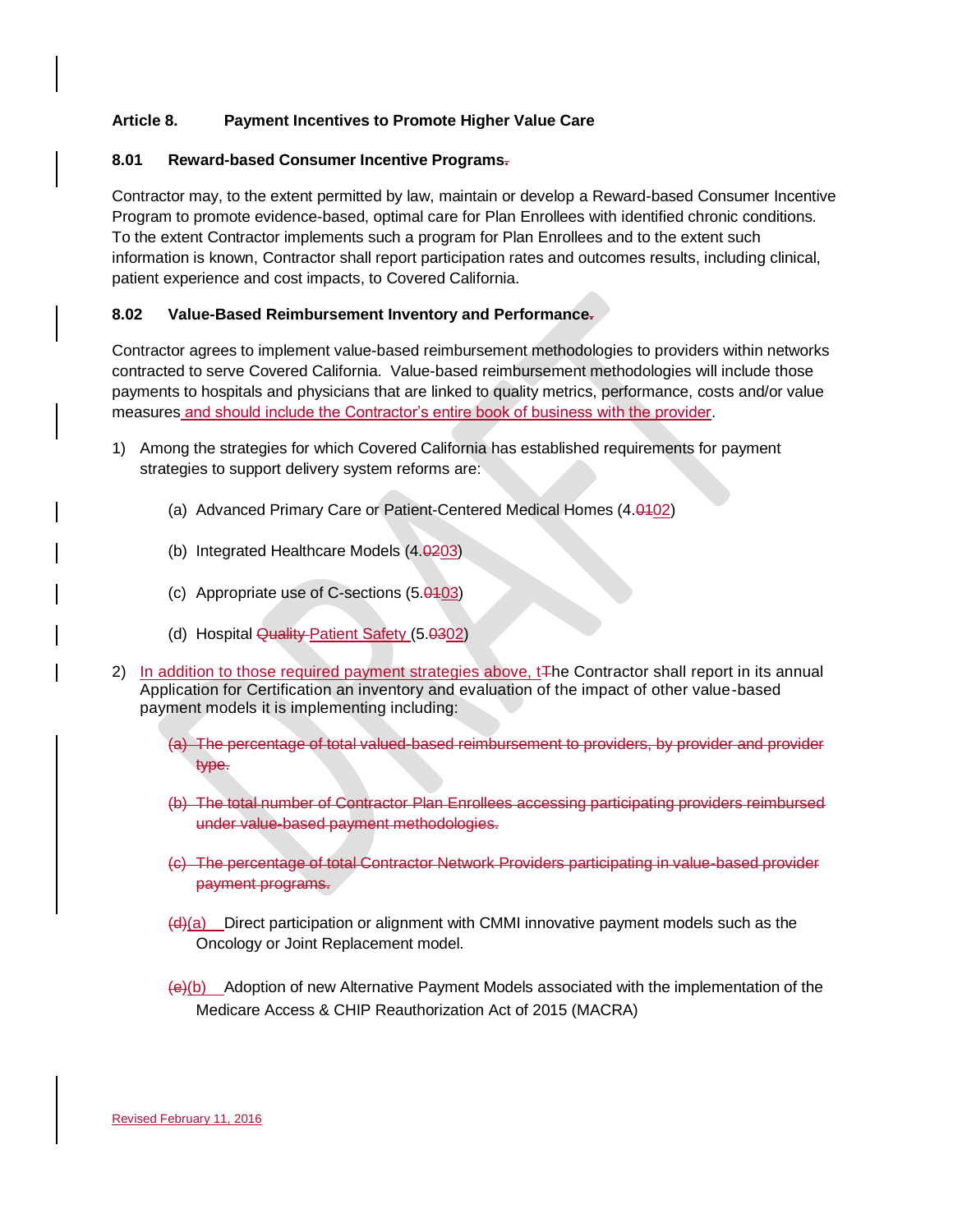(f) An evaluation of the overall performance of Contractor network providers, by geographic region, participating in value-based provider payment programs.

Contractor and Covered California shall reach an annual agreement on the targeted percentage of providers to be reimbursed under value-based provider reimbursement methodologies.

When considering the implementation of value-based reimbursement programs, Contractor shall demonstrate and design approaches to payment that reduce waste and inappropriate care, while not diminishing quality.

# **8.03 Value-Pricing Programs.**

Contractor agrees to provide Covered California with the details of any value-pricing programs for procedures or in service areas that have the potential to improve care and generate savings for Covered California enrollees. Contractor agrees to share the results with Covered California of programs that may focus on high cost regions or those with the greatest cost variation(s). These programs may include but are not limited to payment bundling pilots for specific procedures where wide cost variations exist.

### **8.04 Payment Reform and Data Submission.**

- 1) Contractor will provide information to Covered California noted in all areas of this Article 8 understanding that Covered California will provide such information to the Catalyst for Payment Reform's (CPR) National Scorecard on Payment Reform and National Compendium on Payment Reform.
- 2) The CPR National Scorecard will provide a view of progress on payment reform at the national level and then at the market level as the methodology and data collection mechanisms allow.
- 3) The CPR National Compendium will be an up-to-date resource regarding payment reforms being tested in the marketplace and their available results. The Compendium will be publicly available for use by all health care stakeholders working to increase value in the system.
- 4) Yearly report on the progress and impact of value-oriented payment initiatives imputed to the Purchaser's annual spend for the preceding calendar year, using both the format and calculation methodology in the Covered California eValue8 RFI and CPR's Payment Reform Evaluation Framework.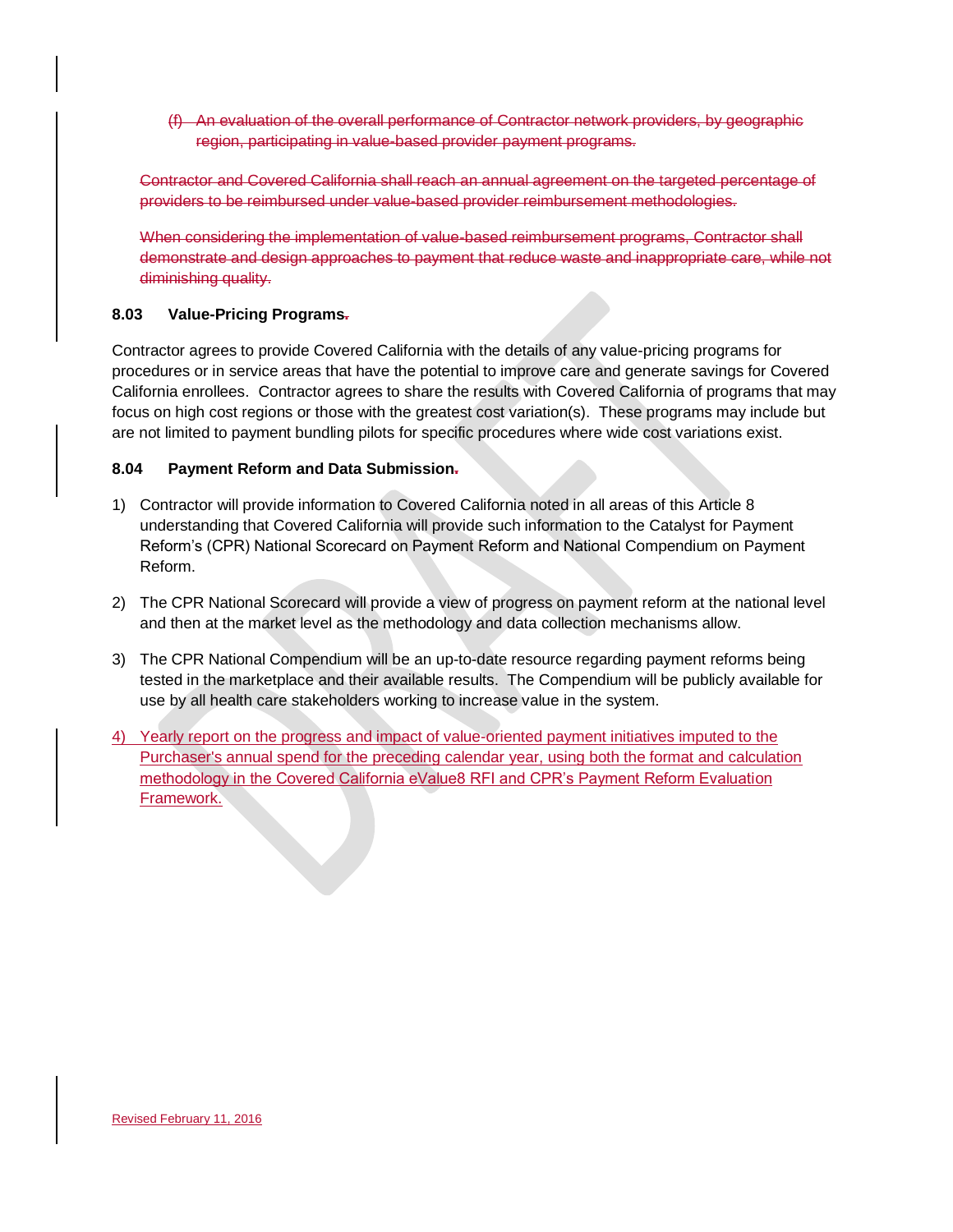### **Article 9. Accreditation**

- 1a) Contractor agrees to maintain a current accreditation throughout the term of the Agreement from one of the following accrediting bodies: (i) Utilization Review Accreditation Commission (URAC); (ii) National Committee on Quality Assurance (NCQA); (iii) Accreditation Association for Ambulatory Health Care (AAAHC). Contractor shall authorize the accrediting agency to provide information and data to Covered California relating to Contractor's accreditation, including, the most recent accreditation survey and other data and information maintained by accrediting agency as required under 45 C.F.R. § 156.275.
- 2b) Contractor shall be currently accredited and maintain its NCQA, URAC or AAAHC health plan accreditation throughout the term of the Agreement. Contractor shall notify Covered California of the date of any accreditation review scheduled during the term of this Agreement and the results of such review. Upon completion of any health plan accreditation review conducted during the term of this Agreement, Contractor shall provide Covered California with a copy of the Assessment Report within forty-five (45) days of report receipt.
- 3c) If Contractor receives a rating of less than "accredited" in any category, loses an accreditation or fails to maintain a current and up to date accreditation, Contractor shall notify Covered California within ten (10) business days of such rating(s) change and shall be required to provide Covered California with all corrective action(s). Contractor will implement strategies to raise the Contractor's rating to a level of at least "accredited" or to reinstate accreditation. Contractor will submit a written corrective action plan (CAP) to Covered California within forty-five 45 days of receiving its initial notification of the change in category ratings.
- 4d) Following the initial submission of the corrective action plans ("CAPs"), Contractor shall provide a written report to Covered California on at least a quarterly basis regarding the status and progress of the submitted corrective action plan(s). Contractor shall request a follow-up review by the accreditation entity at the end of twelve (12) months and submit a copy of the follow-up Assessment Report to Covered California within thirty (30) days of receipt, if applicable.
- 5e) In the event Contractor's overall accreditation is suspended, revoked, or otherwise terminated, or in the event Contractor has undergone review prior to the expiration of its current accreditation and reaccreditation is suspended, revoked, or not granted at the time of expiration, Covered California reserves the right to terminate any agreement by and between Contractor and Covered California or suspend enrollment in Contractor's QHPs, to ensure Covered California is in compliance with the federal requirement that all participating issuers maintain a current approved accreditation.
- 6f) -Upon request by Covered California, Contractor will identify all health plan certification or accreditation programs undertaken, including any failed accreditation or certifications, and will also provide the full written report of such certification or accreditation undertakings to Covered California.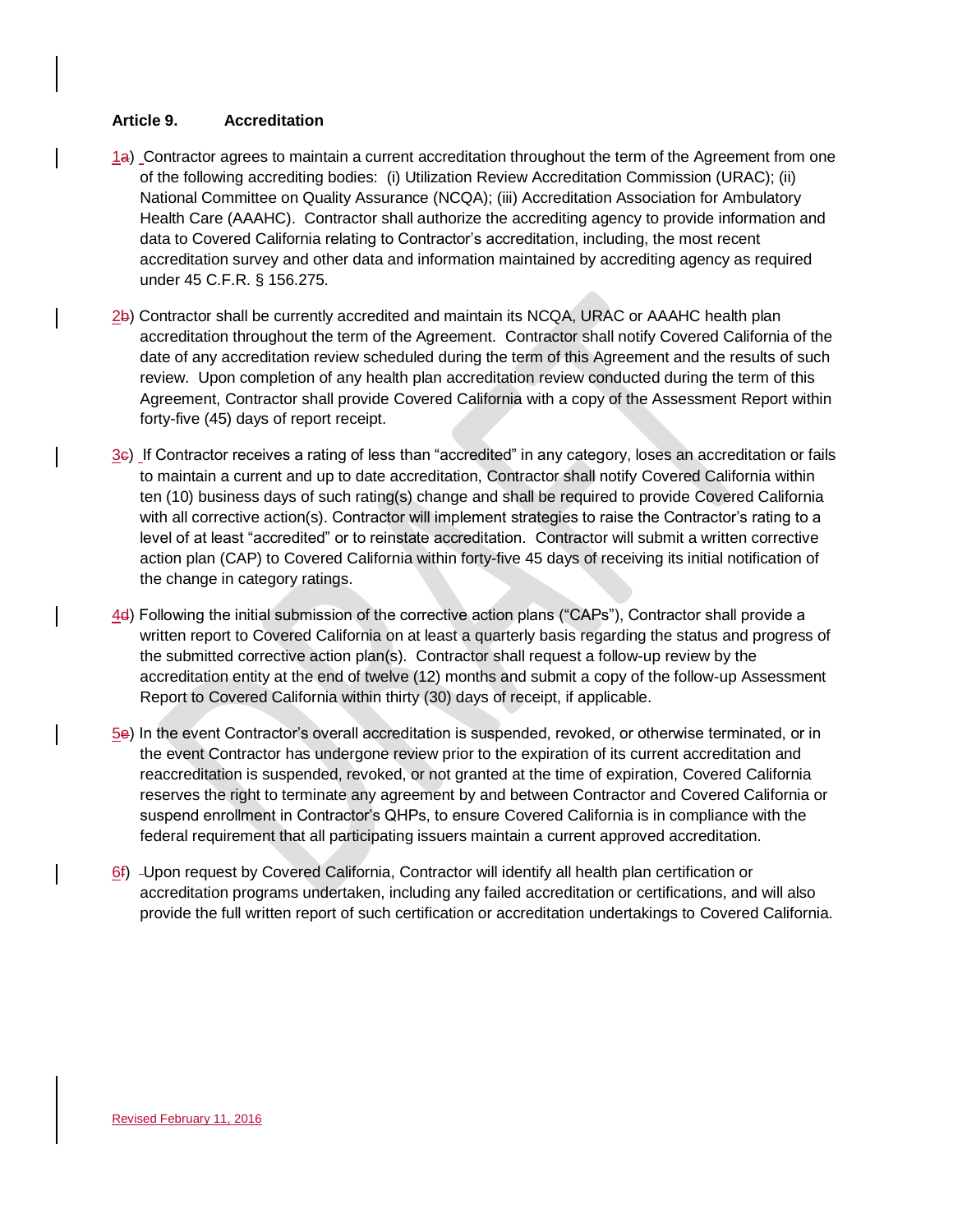### **Quality, Network Management and Delivery System Standards**

### **Glossary of Key Terms**

Accountable Care Organization (ACO) - A healthcare organization characterized by a payment and care delivery model that seeks to tie provider reimbursements to quality metrics and reductions in the total cost of care for an assigned population of patients. An ACO is intended to provide incentives for participating providers (i.e. clinics, hospitals and physicians) to collectively share financial risk, working towards common goals to 1) reduce medical costs, 2) reduce waste and redundancy, 3) adhere to best care practices (i.e. evidence-based care guidelines, and 4) improve care quality. Care Management and Population Health Management are critical program components that are intended to enable ACOs to achieve favorable financial outcomes as the result of improved care outcomes.

Bundled Payments (also known as Global Payment Bundles, episode-of-care payment, or global case rates) - An alternative payment method to reimburse healthcare providers for services that provides a single payment for all physician, hospital and ancillary services that a patient uses in the course of an overall treatment for a specific, defined condition, or care episode. These services may span multiple providers in multiple settings over a period of time, and are reimbursed individually under typical fee-forservice models. The Payment Bundle may cover all inpatient/outpatient costs related to the care episode, including physician services, hospital services, ancillary services, procedures, lab tests, and medical devices/implants. Using Payment Bundles, providers assume financial risk for the cost of services for a particular treatment or condition, as well as costs associated with preventable complications, but not the insurance risk (that is, the risk that a patient will acquire that condition, as is the case under capitation).

Care Management - Healthcare services, programs and technologies designed to help individuals with certain long-term conditions better manage their overall care and treatment. Care management typically encompasses Utilization Management (UM), Disease Management (DM) and Case Management (CM). Care Management's primary goal is to prevent the sick from getting sicker, and avoiding acute care events. Care Management is usually considered a subset of Population Health Management.

Complex Conditions - Clinical conditions that are of a complex nature that typically involve ongoing case management support from appropriately trained clinical staff. Frequently, individuals have multiple chronic clinical conditions that complicate management ("polychronic") or may have a complex, infrequent specialty condition that requires specialized expertise for optimal management.

Delivery System Transformation - A set of initiatives taken by purchasers, employers, health plans or providers, together or individually, to drive the creation and preferred use of care delivery models that are designed to deliver higher value aligned with the "triple aim" goals of patient care experience including quality and satisfaction, improve the health of the populations, and reduce the per capita cost of Covered Services. Generally these models require improved care coordination, provider and payer information sharing and programs that identify and manage populations of individuals through care delivery and payment models.

Enrollees – Those individuals with coverage through the Issuer received through Covered California.

Patient Centered Medical Home - A health care setting that facilitates partnerships between individual patients, and their personal physicians, and when appropriate, the patient's family. Care is facilitated by registries, information technology, health information Covered California and other means to assure that patients get the indicated care when and where they need and want it in a culturally and linguistically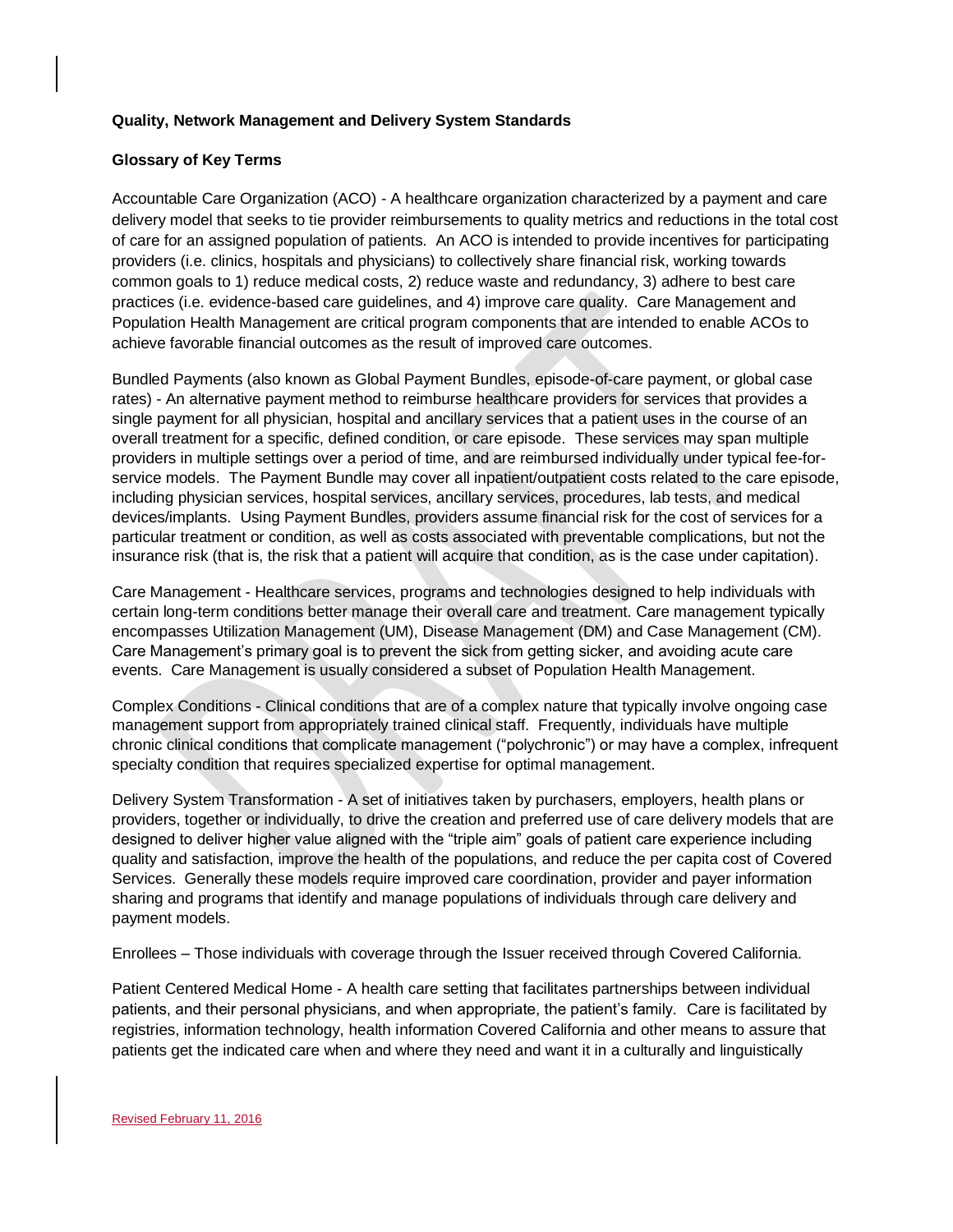appropriate manner. The medical home is best described as a model or philosophy of primary care that is patient-centered, comprehensive, team-based, coordinated, accessible, and focused on quality and safety.

Health Disparities - Healthy People 2020 defines a health disparity as "a particular type of health difference that is closely linked with social, economic, and/or environmental disadvantage. Health disparities adversely affect groups of people who have systematically experienced greater obstacles to health based on their racial or ethnic group; religion; socioeconomic status; gender; age; mental health; cognitive, sensory, or physical disability; sexual orientation or gender identity; geographic location; or other characteristics historically linked to discrimination or exclusion."9 Racial and ethnic disparities populations include persons with Limited English Proficiency. (LEP).

Health equity - Healthy People 2020 defines health equity as the "attainment of the highest level of health for all people. Achieving health equity requires valuing everyone equally with focused and ongoing societal efforts to address avoidable inequalities, historical and contemporary injustices, and the elimination of health and health care disparities."

Primary Care Physician (or Personal Care Physician) - The provision of integrated, accessible health care services by clinicians who are accountable for addressing a large majority of personal health needs, developing a sustained partnership with patients, and practicing in the context of family and community. (IOM, 1978) Contractors may allow enrollees to select Nurse Practitioners and Physician Assistants to serve as their Primary Care Physicians. Covered California does not require that Primary Care Physicians serve as a "gatekeeper" or the source of referral and access to specialty care.

Population Health Management - A management process that strives to address health needs at all points along the continuum of health and wellbeing, through participation of, engagement with and targeted interventions for the population. The goal of a Population Health Management program is to maintain and/or improve the physical and psychosocial wellbeing of individuals through cost-effective and tailored health solutions.

Preventive Health and Wellness Services - The provision of specified preventive and wellness services and chronic disease management services, including preventive care, screening and immunizations, set forth under Section 1302 of the Affordable Care Act (42 U.S.C. Section 18022) under the Section 2713 of the Affordable Care Act (42 U.S.C. Section 300gg-13), to the extent that such services are required under the California Affordable Care Act.

Reference Pricing - A payorpayer contracting, network management and enrollee information process that identifies and differentially promotes delivery system options for care based on transparent display of comparative costs for identical services or procedures, typically after each provider has passed a quality assessment screen. In some cases, value pricing will identify the individual enrollee's out-of-pocket costs accounting for plan design and deductible status. While quality is incorporated in the process, typically there is no differentiation based on comparative quality once a threshold performance level is achieved.

Remote Patient Monitoring - A technology or set of technologies to enable monitoring of patients outside of conventional clinical settings (e.g. in the home), which may increase access to care and decrease healthcare delivery costs.